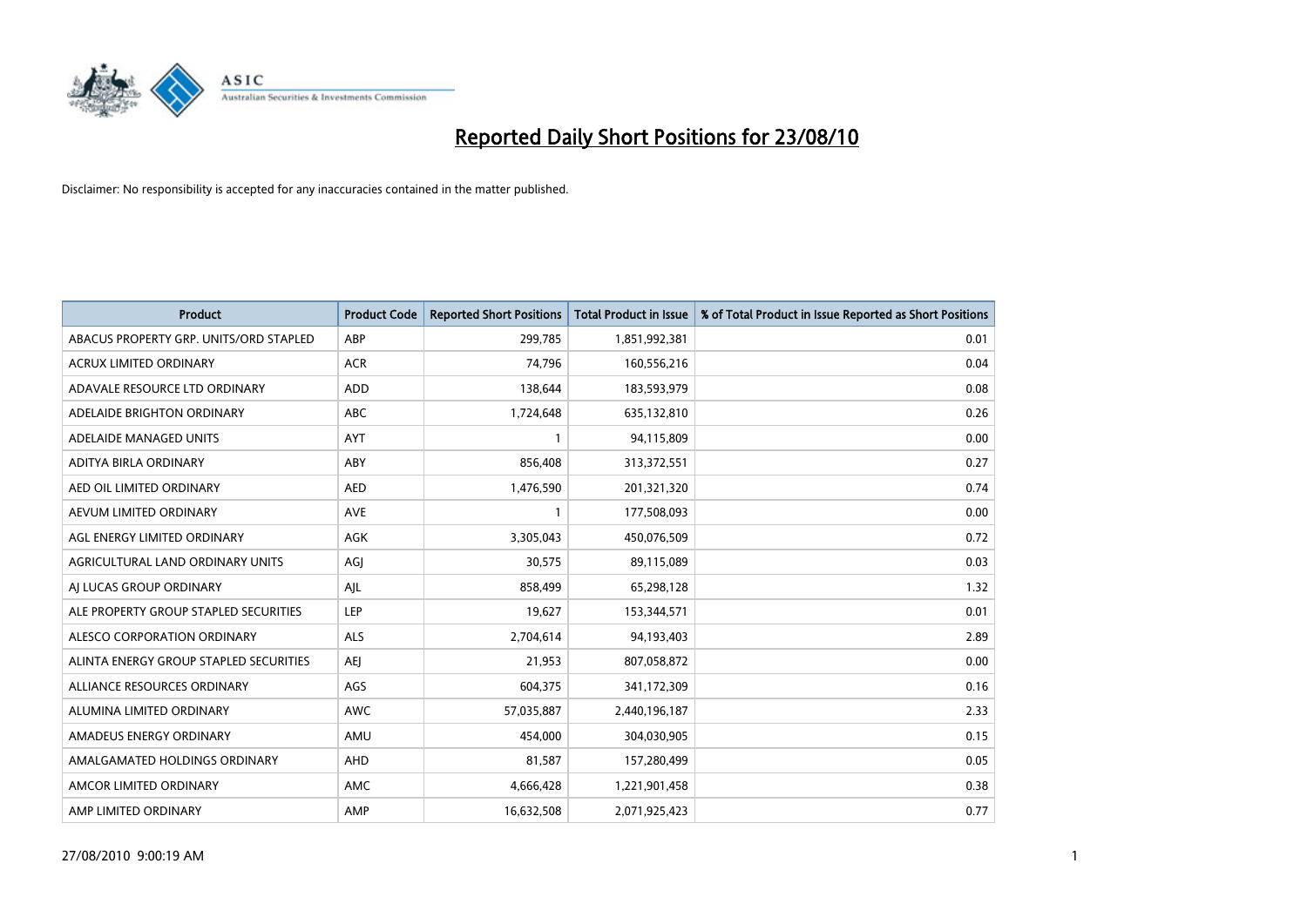

| <b>Product</b>                          | <b>Product Code</b> | <b>Reported Short Positions</b> | Total Product in Issue | % of Total Product in Issue Reported as Short Positions |
|-----------------------------------------|---------------------|---------------------------------|------------------------|---------------------------------------------------------|
| AMPELLA MINING ORDINARY                 | <b>AMX</b>          | 3,576                           | 177,325,108            | 0.00                                                    |
| ANDEAN RESOURCES LTD ORDINARY           | <b>AND</b>          | 346,718                         | 542,232,867            | 0.06                                                    |
| ANSELL LIMITED ORDINARY                 | <b>ANN</b>          | 1,560,939                       | 131,577,652            | 1.19                                                    |
| ANTARES ENERGY LTD ORDINARY             | <b>AZZ</b>          | 521,617                         | 299,333,110            | 0.18                                                    |
| ANZ BANKING GRP LTD ORDINARY            | <b>ANZ</b>          | 5,908,681                       | 2,559,301,430          | 0.19                                                    |
| APA GROUP STAPLED SECURITIES            | <b>APA</b>          | 5,733,422                       | 542,318,629            | 1.07                                                    |
| APEX MINERALS NL ORDINARY               | <b>AXM</b>          | 885.146                         | 3,567,819,909          | 0.02                                                    |
| APN EUROPEAN RETAIL UNITS STAPLED SEC.  | <b>AEZ</b>          | 11,832                          | 544,910,660            | 0.00                                                    |
| APN NEWS & MEDIA ORDINARY               | <b>APN</b>          | 8,946,224                       | 598,823,853            | 1.50                                                    |
| APOLLO GAS LIMITED ORDINARY             | AZO                 | 71.180                          | 83,488,660             | 0.09                                                    |
| AQUARIUS PLATINUM. ORDINARY             | <b>AOP</b>          | 5,024,095                       | 463,231,008            | 1.08                                                    |
| AQUILA RESOURCES ORDINARY               | <b>AQA</b>          | 1,465,404                       | 322,273,136            | 0.43                                                    |
| ARAFURA RESOURCE LTD ORDINARY           | <b>ARU</b>          | 58.061                          | 290,640,342            | 0.02                                                    |
| ARB CORPORATION ORDINARY                | ARP                 | 388                             | 72,481,302             | 0.00                                                    |
| ARDENT LEISURE GROUP STAPLED SECURITIES | AAD                 | 15,473                          | 309,109,468            | 0.01                                                    |
| ARISTOCRAT LEISURE ORDINARY             | <b>ALL</b>          | 24,061,663                      | 533,379,348            | 4.49                                                    |
| <b>ARROW ENERGY ORDINARY</b>            | <b>AOE</b>          | 9,740,328                       | 734,120,686            | 1.33                                                    |
| ASCIANO GROUP STAPLED SECURITIES        | <b>AIO</b>          | 16,099,043                      | 2,926,103,883          | 0.53                                                    |
| ASG GROUP LIMITED ORDINARY              | <b>ASZ</b>          | 39,798                          | 151,836,046            | 0.02                                                    |
| ASPEN GROUP ORD/UNITS STAPLED           | <b>APZ</b>          | 390,792                         | 579,980,076            | 0.06                                                    |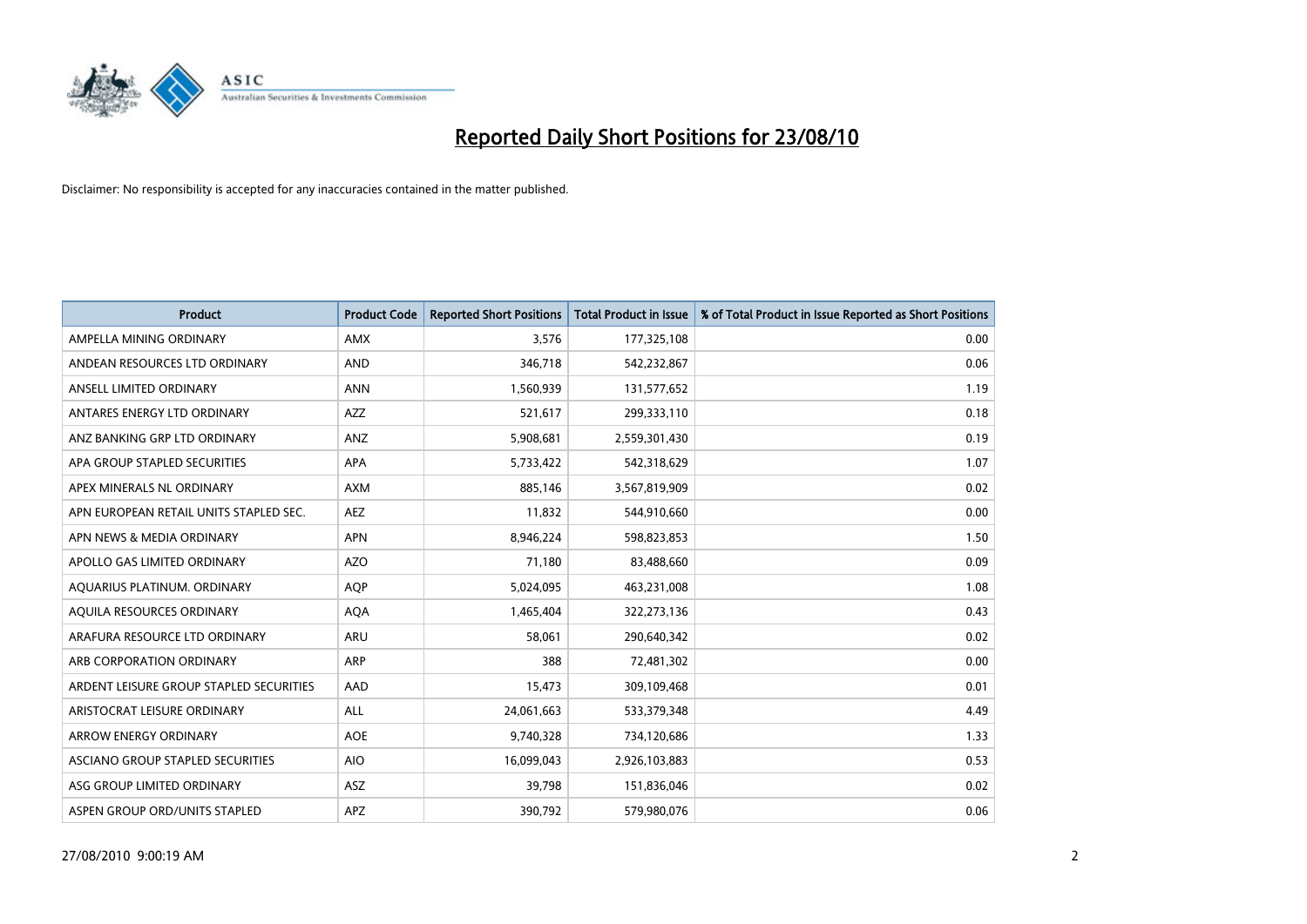

| <b>Product</b>                          | <b>Product Code</b> | <b>Reported Short Positions</b> | Total Product in Issue | % of Total Product in Issue Reported as Short Positions |
|-----------------------------------------|---------------------|---------------------------------|------------------------|---------------------------------------------------------|
| <b>ASTON RES LTD ORDINARY</b>           | <b>AZT</b>          | 33,557                          | 204,527,604            | 0.02                                                    |
| ASTRO JAP PROP GROUP STAPLED SECURITIES | AJA                 | 42,213                          | 508,212,161            | 0.01                                                    |
| ASX LIMITED ORDINARY                    | <b>ASX</b>          | 3,303,787                       | 173,576,316            | 1.90                                                    |
| ATLAS IRON LIMITED ORDINARY             | AGO                 | 7,895,086                       | 473,773,816            | 1.63                                                    |
| AUCKLAND INTERNATION ORDINARY           | <b>AIA</b>          | 54                              | 1,310,392,831          | 0.00                                                    |
| AURORA OIL & GAS ORDINARY               | <b>AUT</b>          | 44,331                          | 276,190,342            | 0.02                                                    |
| <b>AUROX RESOURCES ORDINARY</b>         | <b>AXO</b>          | 2                               | 196,044,413            | 0.00                                                    |
| AUSDRILL LIMITED ORDINARY               | <b>ASL</b>          | 45.854                          | 254,290,140            | 0.01                                                    |
| AUSENCO LIMITED ORDINARY                | AAX                 | 3,000,384                       | 122,427,576            | 2.46                                                    |
| AUST VINTAGE LTD ORDINARY               | <b>AVG</b>          | 62,398                          | 128,282,317            | 0.05                                                    |
| AUSTAL LIMITED ORDINARY                 | ASB                 | 252,491                         | 188,069,638            | 0.13                                                    |
| <b>AUSTAR UNITED ORDINARY</b>           | <b>AUN</b>          | 11,702,731                      | 1,260,030,198          | 0.94                                                    |
| AUSTBROKERS HOLDINGS ORDINARY           | <b>AUB</b>          | $\overline{2}$                  | 52,736,987             | 0.00                                                    |
| AUSTEREO GROUP LTD. ORDINARY            | <b>AEO</b>          | 8,719                           | 344,798,708            | 0.00                                                    |
| AUSTRALAND PROPERTY STAPLED SECURITY    | <b>ALZ</b>          | 411,738                         | 576,837,197            | 0.07                                                    |
| AUSTRALIAN AGRICULT. ORDINARY           | AAC                 | 4,819,868                       | 264,264,459            | 1.80                                                    |
| <b>AUSTRALIAN EDUCATION UNITS</b>       | <b>AEU</b>          | 625,000                         | 134,973,383            | 0.46                                                    |
| AUSTRALIAN INFRASTR. UNITS/ORDINARY     | <b>AIX</b>          | 157,645                         | 620,733,944            | 0.02                                                    |
| AUSTRALIAN MINES LTD ORDINARY           | <b>AUZ</b>          | 1,400,000                       | 6,981,662,168          | 0.02                                                    |
| AUSTRALIAN PHARM. ORDINARY              | API                 | 584,746                         | 488,115,883            | 0.12                                                    |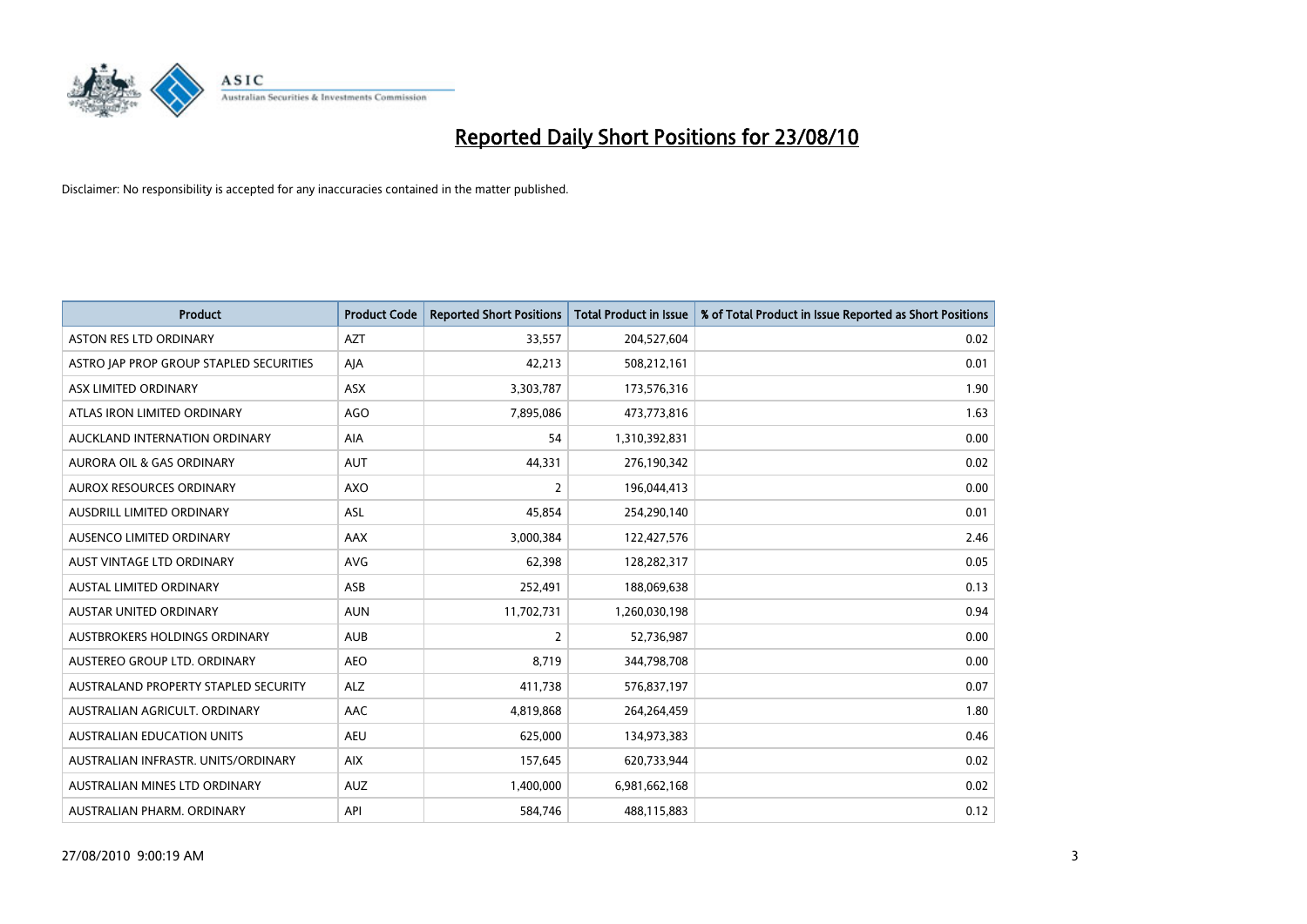

| <b>Product</b>                       | <b>Product Code</b> | <b>Reported Short Positions</b> | <b>Total Product in Issue</b> | % of Total Product in Issue Reported as Short Positions |
|--------------------------------------|---------------------|---------------------------------|-------------------------------|---------------------------------------------------------|
| AUTOMOTIVE HOLDINGS ORDINARY         | <b>AHE</b>          | 3,944                           | 225,731,300                   | 0.00                                                    |
| AVEXA LIMITED ORDINARY               | <b>AVX</b>          | 243,657                         | 847,688,779                   | 0.03                                                    |
| AVOCA RESOURCES ORDINARY             | <b>AVO</b>          | 13,598,756                      | 290,892,011                   | 4.67                                                    |
| AWB LIMITED ORDINARY                 | AWB                 | 2,875,196                       | 817,304,356                   | 0.34                                                    |
| AWE LIMITED ORDINARY                 | <b>AWE</b>          | 480.700                         | 521,871,941                   | 0.08                                                    |
| AXA ASIA PACIFIC ORDINARY            | <b>AXA</b>          | 767,473                         | 2,067,095,545                 | 0.03                                                    |
| BANK OF QUEENSLAND. ORDINARY         | <b>BOO</b>          | 359,970                         | 215,681,127                   | 0.17                                                    |
| <b>BANNERMAN RESOURCES ORDINARY</b>  | <b>BMN</b>          | 449,421                         | 201,710,934                   | 0.22                                                    |
| <b>BASS STRAIT OIL CO ORDINARY</b>   | <b>BAS</b>          | 1,482                           | 291,030,250                   | 0.00                                                    |
| <b>BATAVIA MINING ORDINARY</b>       | <b>BTV</b>          | 2,500                           | 153,032,145                   | 0.00                                                    |
| <b>BAUXITE RESOURCE LTD ORDINARY</b> | <b>BAU</b>          | 44,797                          | 234,379,896                   | 0.02                                                    |
| <b>BC IRON LIMITED ORDINARY</b>      | <b>BCI</b>          | 2,800                           | 83,911,000                    | 0.00                                                    |
| BEACH ENERGY LIMITED ORDINARY        | <b>BPT</b>          | 1,430,709                       | 1,092,548,972                 | 0.13                                                    |
| BENDIGO AND ADELAIDE ORDINARY        | <b>BEN</b>          | 3,821,227                       | 354,487,961                   | 1.06                                                    |
| BENDIGO MINING LTD ORDINARY          | <b>BDG</b>          | 8,366,633                       | 509,712,735                   | 1.63                                                    |
| BERKELEY RESOURCES ORDINARY          | <b>BKY</b>          | 6,916                           | 137,590,319                   | 0.00                                                    |
| <b>BHP BILLITON LIMITED ORDINARY</b> | <b>BHP</b>          | 28,685,401                      | 3,356,081,497                 | 0.84                                                    |
| <b>BILLABONG ORDINARY</b>            | <b>BBG</b>          | 7,670,713                       | 253,122,552                   | 3.02                                                    |
| <b>BIOTA HOLDINGS ORDINARY</b>       | <b>BTA</b>          | 1,704,382                       | 179,878,356                   | 0.96                                                    |
| <b>BISALLOY STEEL ORDINARY</b>       | <b>BIS</b>          | 84,480                          | 216,455,965                   | 0.04                                                    |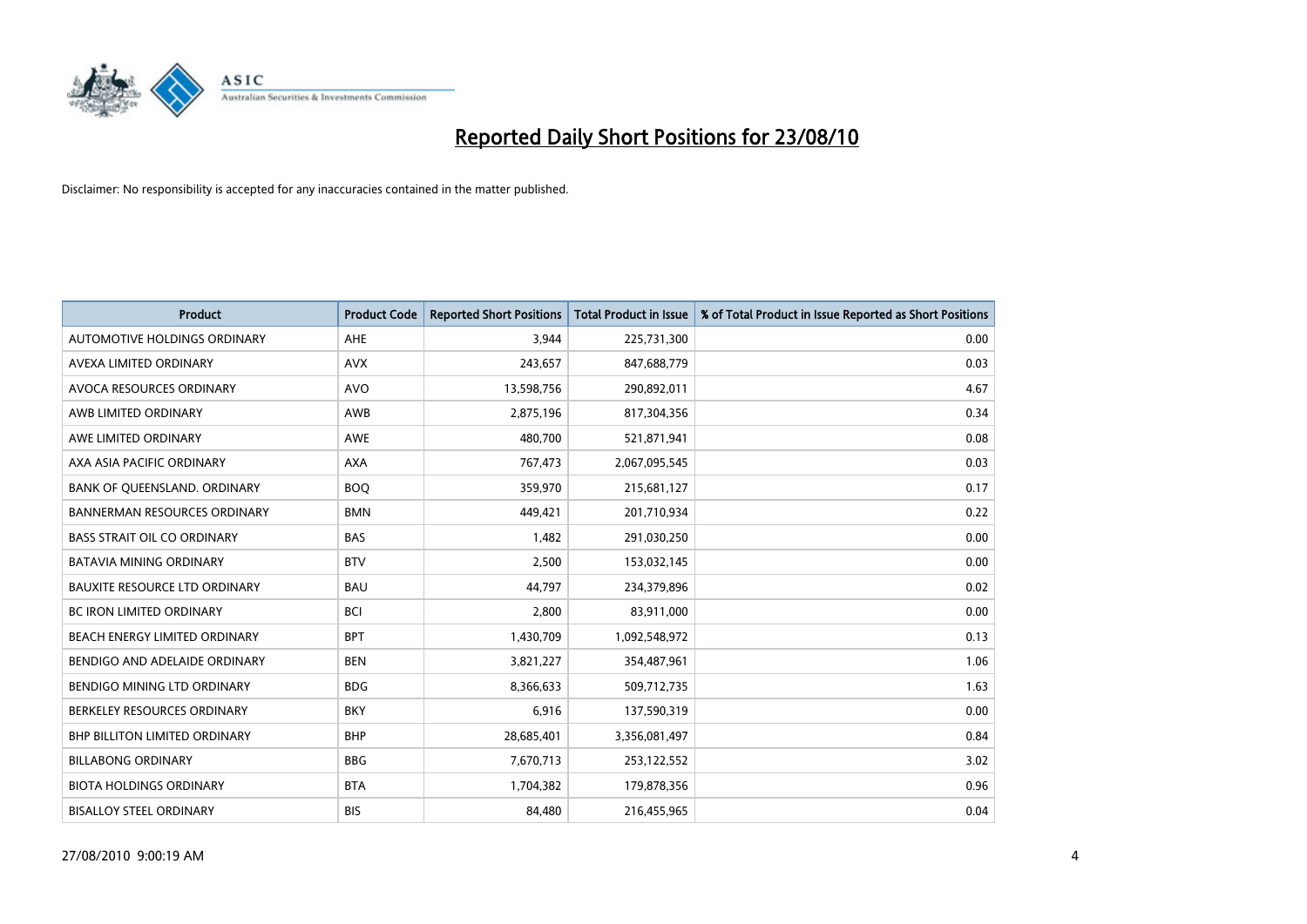

| <b>Product</b>                           | <b>Product Code</b> | <b>Reported Short Positions</b> | <b>Total Product in Issue</b> | % of Total Product in Issue Reported as Short Positions |
|------------------------------------------|---------------------|---------------------------------|-------------------------------|---------------------------------------------------------|
| BKI INVESTMENT LTD ORDINARY              | BKI                 | 508                             | 418,566,158                   | 0.00                                                    |
| <b>BLACKTHORN RESOURCES ORDINARY</b>     | <b>BTR</b>          | 35,848                          | 106,885,300                   | 0.03                                                    |
| <b>BLUESCOPE STEEL LTD ORDINARY</b>      | <b>BSL</b>          | 11,840,607                      | 1,823,322,017                 | 0.62                                                    |
| <b>BOART LONGYEAR ORDINARY</b>           | <b>BLY</b>          | 4,266,815                       | 461, 163, 412                 | 0.91                                                    |
| <b>BOOM LOGISTICS ORDINARY</b>           | <b>BOL</b>          | 377,999                         | 460,795,156                   | 0.08                                                    |
| <b>BORAL LIMITED, ORDINARY</b>           | <b>BLD</b>          | 19,845,437                      | 718,853,617                   | 2.74                                                    |
| BOTSWANA METALS LTD ORDINARY             | <b>BML</b>          | 7,000                           | 106,087,760                   | 0.01                                                    |
| <b>BOW ENERGY LIMITED ORDINARY</b>       | <b>BOW</b>          | 2,282,757                       | 280,607,187                   | 0.82                                                    |
| <b>BRADKEN LIMITED ORDINARY</b>          | <b>BKN</b>          | 708,052                         | 138,752,259                   | 0.50                                                    |
| <b>BRAMBLES LIMITED ORDINARY</b>         | <b>BXB</b>          | 8,417,811                       | 1,422,234,685                 | 0.59                                                    |
| <b>BRAVURA SOLUTIONS ORDINARY</b>        | <b>BVA</b>          | 1,252,779                       | 648,127,461                   | 0.19                                                    |
| <b>BREVILLE GROUP LTD ORDINARY</b>       | <b>BRG</b>          | 2,740                           | 129,515,322                   | 0.00                                                    |
| BRICKWORKS LIMITED ORDINARY              | <b>BKW</b>          | 13,207                          | 147,235,904                   | 0.01                                                    |
| <b>BROCKMAN RESOURCES ORDINARY</b>       | <b>BRM</b>          | 135,493                         | 141,588,151                   | 0.09                                                    |
| BT INVESTMENT MNGMNT ORDINARY            | <b>BTT</b>          | 556,930                         | 160,000,000                   | 0.35                                                    |
| <b>BUNNINGS WAREHOUSE ORDINARY UNITS</b> | <b>BWP</b>          | 437,316                         | 420,711,773                   | 0.11                                                    |
| <b>BURU ENERGY ORDINARY</b>              | <b>BRU</b>          | 171,612                         | 182,769,813                   | 0.09                                                    |
| CABCHARGE AUSTRALIA ORDINARY             | CAB                 | 1,436,786                       | 120,437,014                   | 1.19                                                    |
| CALTEX AUSTRALIA ORDINARY                | <b>CTX</b>          | 7,512,581                       | 270,000,000                   | 2.79                                                    |
| CAMPBELL BROTHERS ORDINARY               | <b>CPB</b>          | 436,062                         | 63,517,495                    | 0.69                                                    |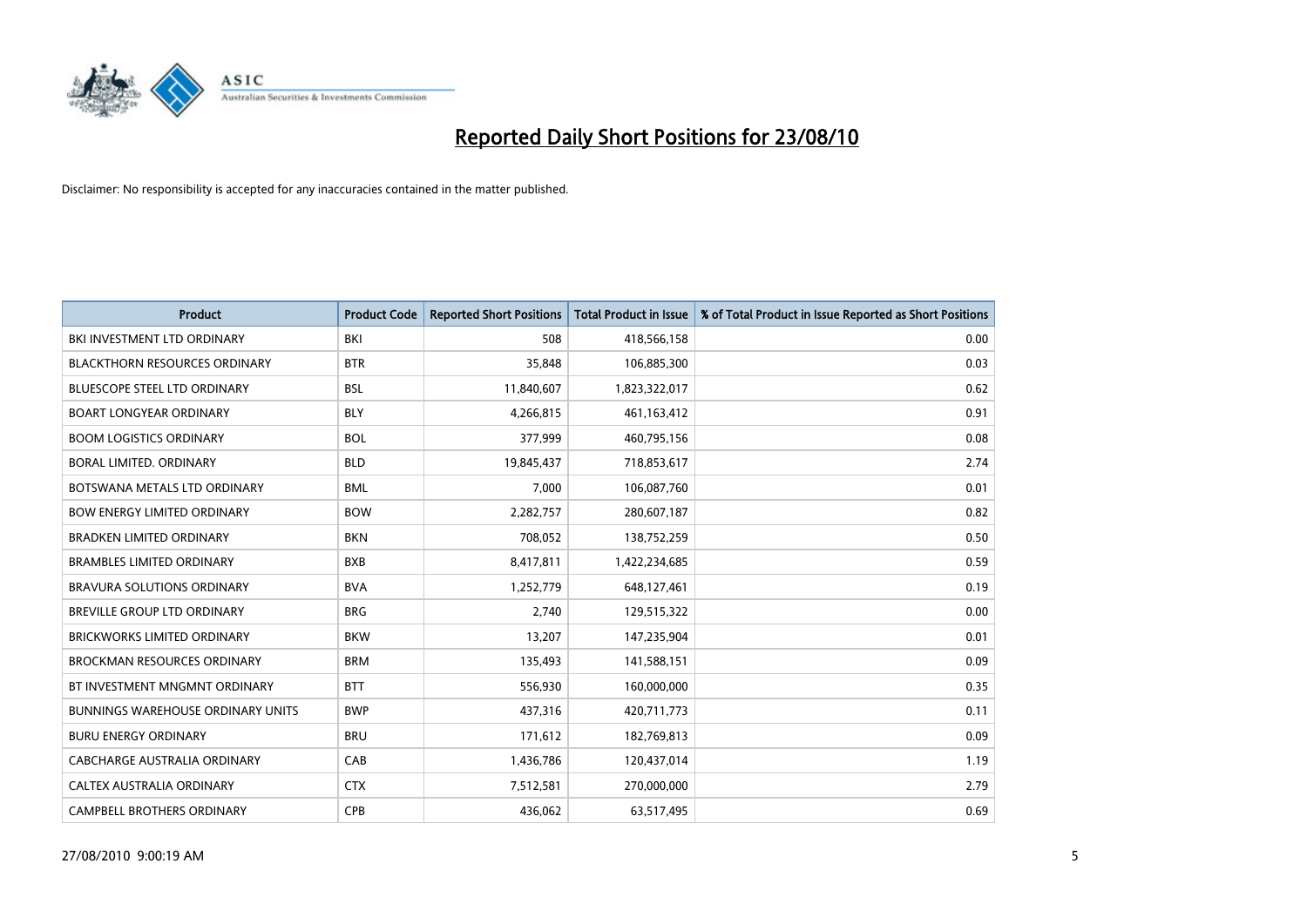

| <b>Product</b>                         | <b>Product Code</b> | <b>Reported Short Positions</b> | <b>Total Product in Issue</b> | % of Total Product in Issue Reported as Short Positions |
|----------------------------------------|---------------------|---------------------------------|-------------------------------|---------------------------------------------------------|
| CAPE LAMBERT RES LTD ORDINARY          | <b>CFE</b>          | 304,866                         | 593,166,467                   | 0.05                                                    |
| <b>CARBON ENERGY ORDINARY</b>          | <b>CNX</b>          | 583,636                         | 609,497,650                   | 0.09                                                    |
| <b>CARDNO LIMITED ORDINARY</b>         | CDD                 | 12,795                          | 105,599,600                   | 0.01                                                    |
| CARNARVON PETROLEUM ORDINARY           | <b>CVN</b>          | 953,179                         | 686,759,634                   | 0.13                                                    |
| <b>CARNEGIE WAVE ENERGY ORDINARY</b>   | <b>CWE</b>          | 83,000                          | 565,237,627                   | 0.01                                                    |
| <b>CARPATHIAN RESOURCES ORDINARY</b>   | <b>CPN</b>          | 75,000                          | 265,533,501                   | 0.03                                                    |
| CARPENTARIA EXP. LTD ORDINARY          | CAP                 | 9.777                           | 93,821,301                    | 0.01                                                    |
| CARSALES.COM LTD ORDINARY              | <b>CRZ</b>          | 1,040,560                       | 232,490,800                   | 0.44                                                    |
| CASH CONVERTERS ORD/DIV ACCESS         | CCV                 | 30,519                          | 379,761,025                   | 0.00                                                    |
| <b>CASPIAN OIL &amp; GAS ORDINARY</b>  | <b>CIG</b>          | 50,000                          | 1,331,500,513                 | 0.00                                                    |
| CATALPA RESOURCES ORDINARY             | <b>CAH</b>          | 90,816                          | 162,749,311                   | 0.06                                                    |
| <b>CEC GROUP LIMITED ORDINARY</b>      | <b>CEG</b>          | 1,750                           | 79,662,662                    | 0.00                                                    |
| <b>CELLNET GROUP ORDINARY</b>          | <b>CLT</b>          | 1,342                           | 73,135,185                    | 0.00                                                    |
| <b>CENTENNIAL COAL ORDINARY</b>        | <b>CEY</b>          | 3,437,552                       | 395,028,737                   | 0.87                                                    |
| CENTRAL PETROLEUM ORDINARY             | <b>CTP</b>          | 11,455                          | 907,291,115                   | 0.00                                                    |
| CENTRO PROPERTIES UNITS/ORD STAPLED    | <b>CNP</b>          | 323,831                         | 972,414,514                   | 0.03                                                    |
| CENTRO RETAIL GROUP STAPLED SECURITIES | <b>CER</b>          | 708,297                         | 2,286,399,424                 | 0.03                                                    |
| CERAMIC FUEL CELLS ORDINARY            | CFU                 | 132,140                         | 1,029,873,280                 | 0.02                                                    |
| CFS RETAIL PROPERTY UNITS              | <b>CFX</b>          | 68,233,126                      | 2,510,727,671                 | 2.72                                                    |
| CGA MINING LIMITED ORDINARY            | <b>CGX</b>          | 300                             | 331,294,976                   | 0.00                                                    |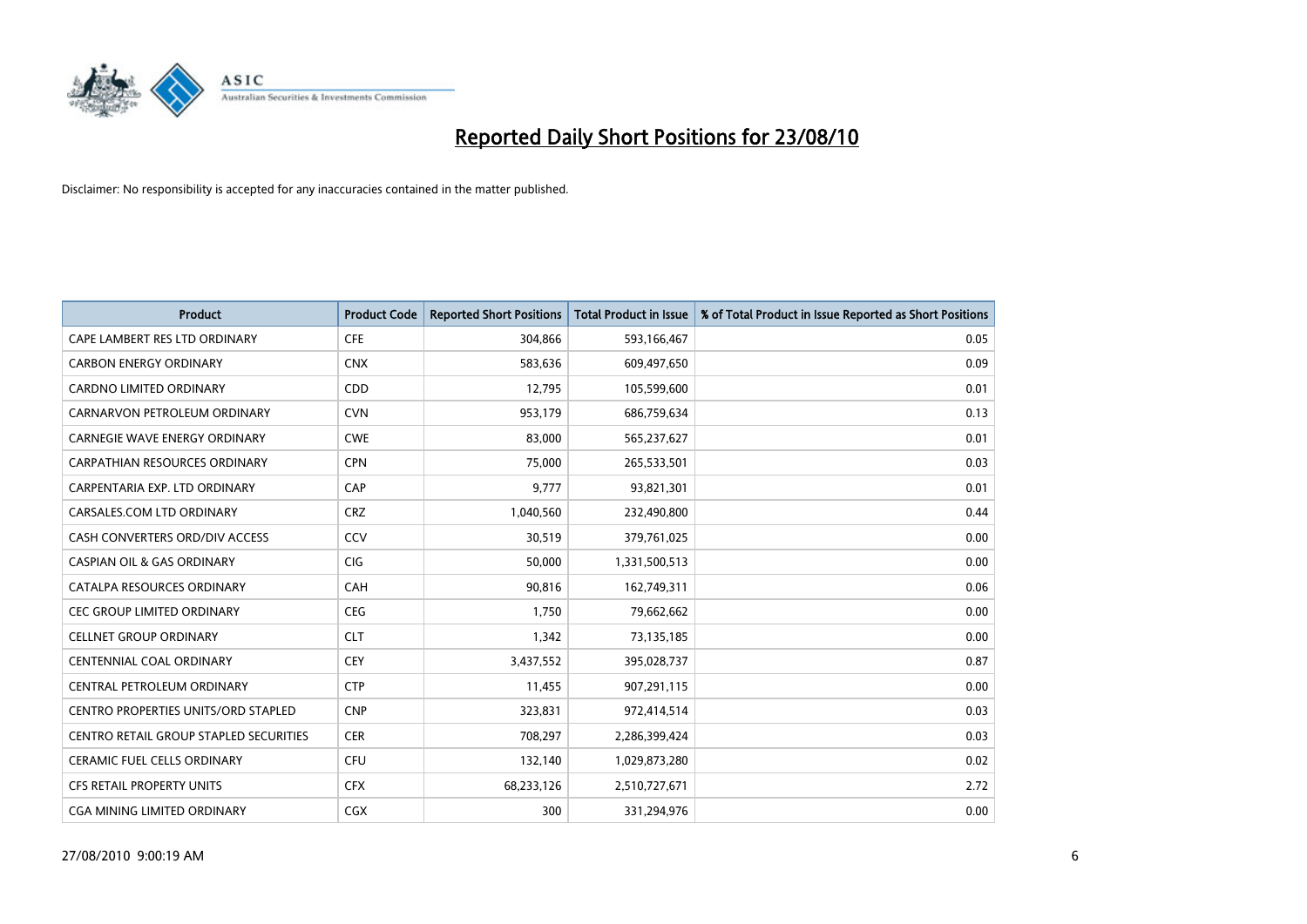

| <b>Product</b>                           | <b>Product Code</b> | <b>Reported Short Positions</b> | <b>Total Product in Issue</b> | % of Total Product in Issue Reported as Short Positions |
|------------------------------------------|---------------------|---------------------------------|-------------------------------|---------------------------------------------------------|
| CHALLENGER DIV.PRO. STAPLED UNITS        | <b>CDI</b>          | 142,577                         | 913,426,007                   | 0.01                                                    |
| CHALLENGER F.S.G.LTD ORDINARY            | CGF                 | 10,576,424                      | 499,473,232                   | 2.11                                                    |
| <b>CHALLENGER INFRAST, STAPLED UNITS</b> | <b>CIF</b>          | 8,420                           | 317,867,768                   | 0.00                                                    |
| <b>CHANDLER MACLEOD LTD ORDINARY</b>     | <b>CMG</b>          | 11,970                          | 421,812,960                   | 0.00                                                    |
| CHARTER HALL GROUP STAPLED US PROHIBIT.  | <b>CHC</b>          | 870,816                         | 1,212,723,832                 | 0.06                                                    |
| <b>CHARTER HALL OFFICE UNIT</b>          | COO                 | 206,855                         | 4,872,354,215                 | 0.00                                                    |
| <b>CHARTER HALL RETAIL UNITS</b>         | <b>COR</b>          | 2,054,357                       | 1,505,216,260                 | 0.13                                                    |
| CHEMGENEX PHARMACEUT ORDINARY            | <b>CXS</b>          | 221,509                         | 283,348,870                   | 0.08                                                    |
| CITADEL RESOURCE GRP ORDINARY            | CGG                 | 1,981,446                       | 2,367,091,408                 | 0.08                                                    |
| CITIGOLD CORP LTD ORDINARY               | <b>CTO</b>          | 2,098,686                       | 928,565,634                   | 0.23                                                    |
| CLINUVEL PHARMACEUT. ORDINARY            | <b>CUV</b>          | 41,277                          | 303,423,665                   | 0.01                                                    |
| <b>CLOUGH LIMITED ORDINARY</b>           | <b>CLO</b>          | 492,442                         | 768,806,269                   | 0.06                                                    |
| <b>COAL &amp; ALLIED ORDINARY</b>        | <b>CNA</b>          | 3,406                           | 86,584,735                    | 0.00                                                    |
| COAL OF AFRICA LTD ORDINARY              | <b>CZA</b>          | 124,627                         | 530,514,663                   | 0.03                                                    |
| COCA-COLA AMATIL ORDINARY                | <b>CCL</b>          | 2,945,384                       | 754,604,969                   | 0.39                                                    |
| <b>COCHLEAR LIMITED ORDINARY</b>         | <b>COH</b>          | 611,258                         | 56,565,293                    | 1.05                                                    |
| COCKATOO COAL ORDINARY                   | <b>COK</b>          | 799,162                         | 602,507,380                   | 0.13                                                    |
| COEUR D'ALENE MINES. CDI 1:1             | <b>CXC</b>          | 1,000                           | 4,427,833                     | 0.02                                                    |
| <b>COFFEY INTERNATIONAL ORDINARY</b>     | COF                 | 15,032                          | 129,035,760                   | 0.01                                                    |
| COMMONWEALTH BANK, ORDINARY              | <b>CBA</b>          | 15,069,320                      | 1,548,817,874                 | 0.92                                                    |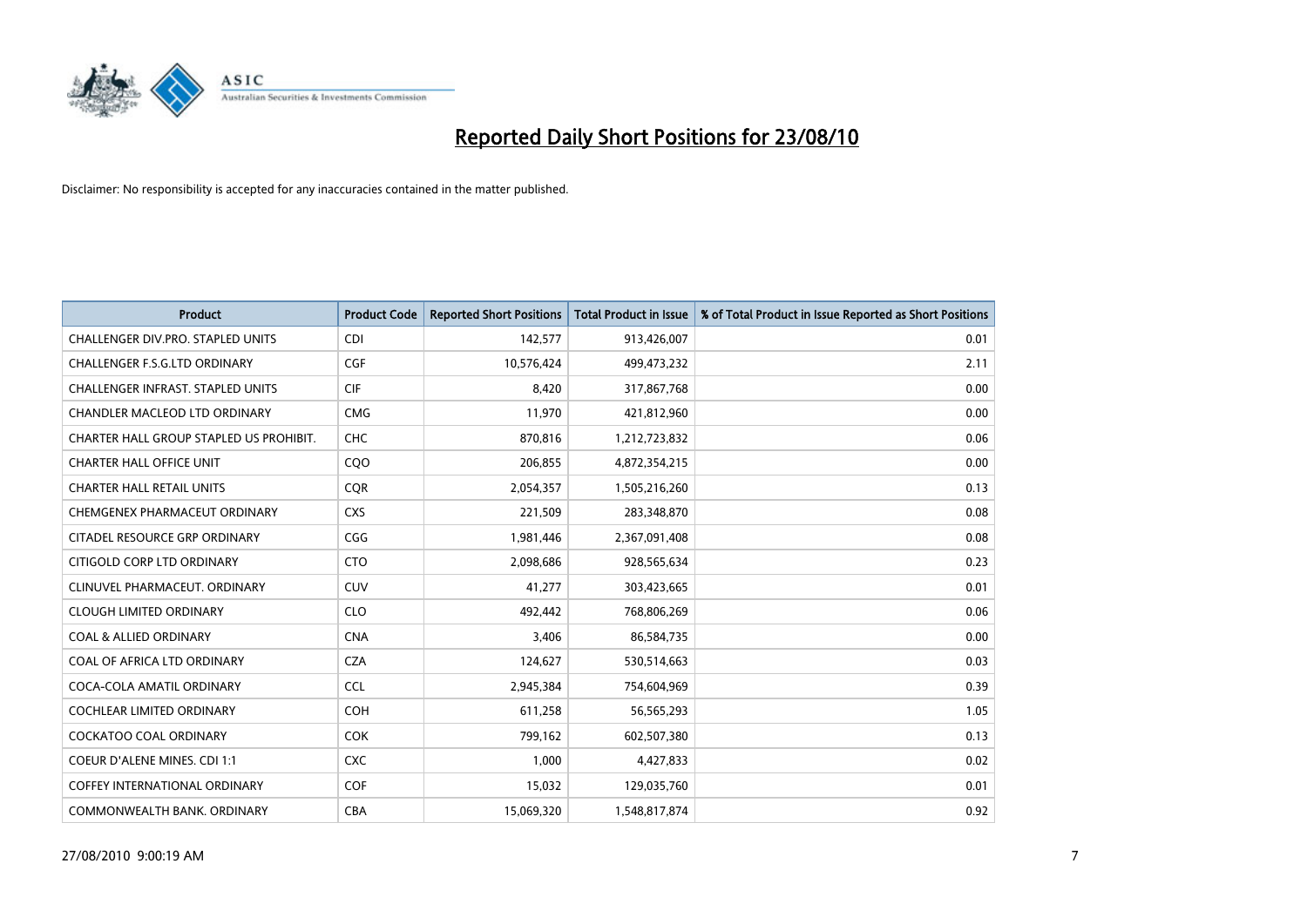

| <b>Product</b>                           | <b>Product Code</b> | <b>Reported Short Positions</b> | <b>Total Product in Issue</b> | % of Total Product in Issue Reported as Short Positions |
|------------------------------------------|---------------------|---------------------------------|-------------------------------|---------------------------------------------------------|
| <b>COMMONWEALTH PROP ORDINARY UNITS</b>  | <b>CPA</b>          | 18,701,586                      | 2,012,803,230                 | 0.92                                                    |
| <b>COMPASS RESOURCES ORDINARY</b>        | <b>CMR</b>          | 101,480                         | 147,402,920                   | 0.07                                                    |
| <b>COMPUTERSHARE LTD ORDINARY</b>        | CPU                 | 4,106,227                       | 555,664,059                   | 0.76                                                    |
| CONNECTEAST GROUP STAPLED                | <b>CEU</b>          | 28,780,269                      | 3,940,145,951                 | 0.74                                                    |
| CONQUEST MINING ORDINARY                 | COT                 | 3,233,614                       | 353,151,103                   | 0.91                                                    |
| CONSOLIDATED MEDIA, ORDINARY             | CMJ                 | 3,802,187                       | 596,758,471                   | 0.64                                                    |
| CONTANGO MICROCAP ORDINARY               | <b>CTN</b>          | 7,500                           | 150,088,688                   | 0.00                                                    |
| <b>COOPER ENERGY LTD ORDINARY</b>        | <b>COE</b>          | 14,860                          | 292,576,001                   | 0.01                                                    |
| COPPER STRIKE LTD ORDINARY               | <b>CSE</b>          | 714                             | 116,455,571                   | 0.00                                                    |
| <b>CORPORATE EXPRESS ORDINARY</b>        | <b>CXP</b>          | 148                             | 169,366,966                   | 0.00                                                    |
| <b>COUNT FINANCIAL ORDINARY</b>          | COU                 | 1,382,764                       | 259,888,869                   | 0.53                                                    |
| <b>CRANE GROUP LIMITED ORDINARY</b>      | <b>CRG</b>          | 3,741,241                       | 78,286,427                    | 4.75                                                    |
| <b>CROMWELL GROUP STAPLED SECURITIES</b> | <b>CMW</b>          | 115,830                         | 879,834,934                   | 0.01                                                    |
| <b>CROWN LIMITED ORDINARY</b>            | <b>CWN</b>          | 5,290,299                       | 753,555,290                   | 0.68                                                    |
| <b>CSG LIMITED ORDINARY</b>              | CSV                 | 75,090                          | 242,896,695                   | 0.03                                                    |
| <b>CSL LIMITED ORDINARY</b>              | CSL                 | 10,481,909                      | 549,698,043                   | 1.87                                                    |
| <b>CSR LIMITED ORDINARY</b>              | <b>CSR</b>          | 6,824,313                       | 1,514,920,814                 | 0.44                                                    |
| <b>CUDECO LIMITED ORDINARY</b>           | CDU                 | 398,672                         | 136,065,740                   | 0.29                                                    |
| <b>CUSTOMERS LIMITED ORDINARY</b>        | CUS                 | 66,577                          | 135,521,531                   | 0.05                                                    |
| DART ENERGY LTD ORDINARY                 | <b>DTE</b>          | 1,112,234                       | 419,748,184                   | 0.26                                                    |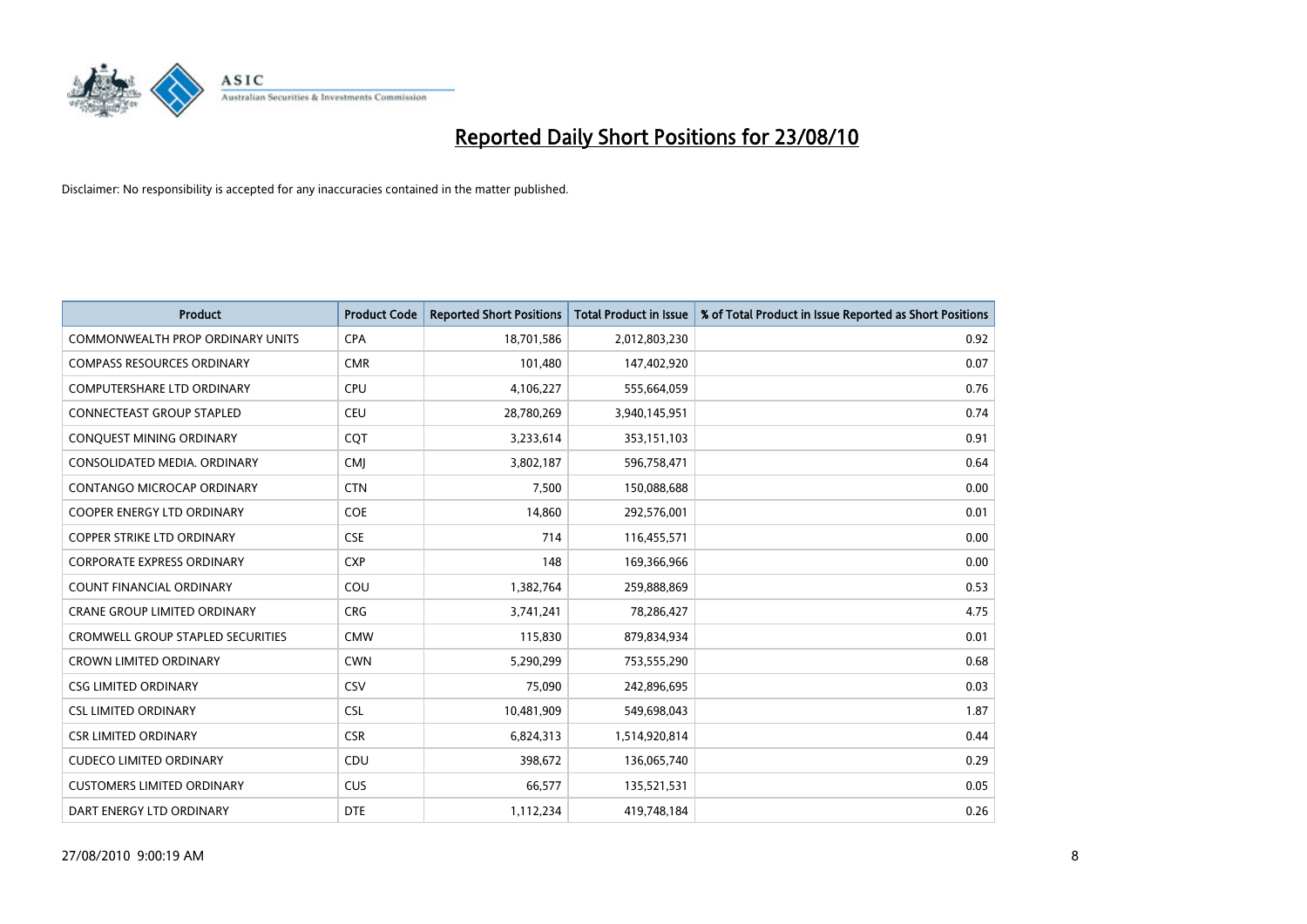

| <b>Product</b>                       | <b>Product Code</b> | <b>Reported Short Positions</b> | Total Product in Issue | % of Total Product in Issue Reported as Short Positions |
|--------------------------------------|---------------------|---------------------------------|------------------------|---------------------------------------------------------|
| DAVID JONES LIMITED ORDINARY         | <b>DJS</b>          | 17,885,298                      | 510,945,759            | 3.45                                                    |
| DECMIL GROUP LIMITED ORDINARY        | <b>DCG</b>          | 17,397                          | 123,754,568            | 0.01                                                    |
| DEEP YELLOW LIMITED ORDINARY         | <b>DYL</b>          | 194,802                         | 1,125,814,458          | 0.01                                                    |
| DEVINE LIMITED ORDINARY              | <b>DVN</b>          | 1,000                           | 634,918,223            | 0.00                                                    |
| DEXUS PROPERTY GROUP STAPLED UNITS   | <b>DXS</b>          | 16,923,607                      | 4,820,821,799          | 0.34                                                    |
| DISCOVERY METALS LTD ORDINARY        | <b>DML</b>          | 4,685                           | 302,202,585            | 0.00                                                    |
| DOMINION MINING ORDINARY             | <b>DOM</b>          | 378,842                         | 103,327,059            | 0.36                                                    |
| DOMINO PIZZA ENTERPR ORDINARY        | <b>DMP</b>          | $\overline{2}$                  | 68,280,174             | 0.00                                                    |
| DOWNER EDI LIMITED ORDINARY          | <b>DOW</b>          | 1,697,619                       | 336,582,351            | 0.53                                                    |
| DUET GROUP STAPLED US PROHIBIT.      | <b>DUE</b>          | 244,149                         | 887,304,690            | 0.03                                                    |
| DULUXGROUP LIMITED ORDINARY          | <b>DLX</b>          | 436,391                         | 366,945,710            | 0.10                                                    |
| <b>EASTERN STAR GAS ORDINARY</b>     | ESG                 | 4,974,186                       | 991,272,041            | 0.49                                                    |
| EDT RETAIL TRUST UNITS               | <b>EDT</b>          | 99,457                          | 4,700,290,868          | 0.00                                                    |
| <b>ELDERS LIMITED ORDINARY</b>       | <b>ELD</b>          | 17,597,694                      | 448,598,480            | 3.92                                                    |
| ELDORADO GOLD CORP CDI 1:1           | EAU                 | 37,065                          | 22,388,646             | 0.17                                                    |
| ELIXIR PETROLEUM LTD ORDINARY        | <b>EXR</b>          | 324,400                         | 188,988,472            | 0.17                                                    |
| <b>EMECO HOLDINGS ORDINARY</b>       | EHL                 | 1,777,354                       | 631,237,586            | 0.28                                                    |
| ENERGY RESOURCES ORDINARY 'A'        | <b>ERA</b>          | 536,958                         | 190,737,934            | 0.27                                                    |
| <b>ENERGY WORLD CORPOR, ORDINARY</b> | <b>EWC</b>          | 6,548,829                       | 1,561,166,672          | 0.40                                                    |
| ENTEK ENERGY LTD ORDINARY            | <b>ETE</b>          | 489,903                         | 225,192,535            | 0.22                                                    |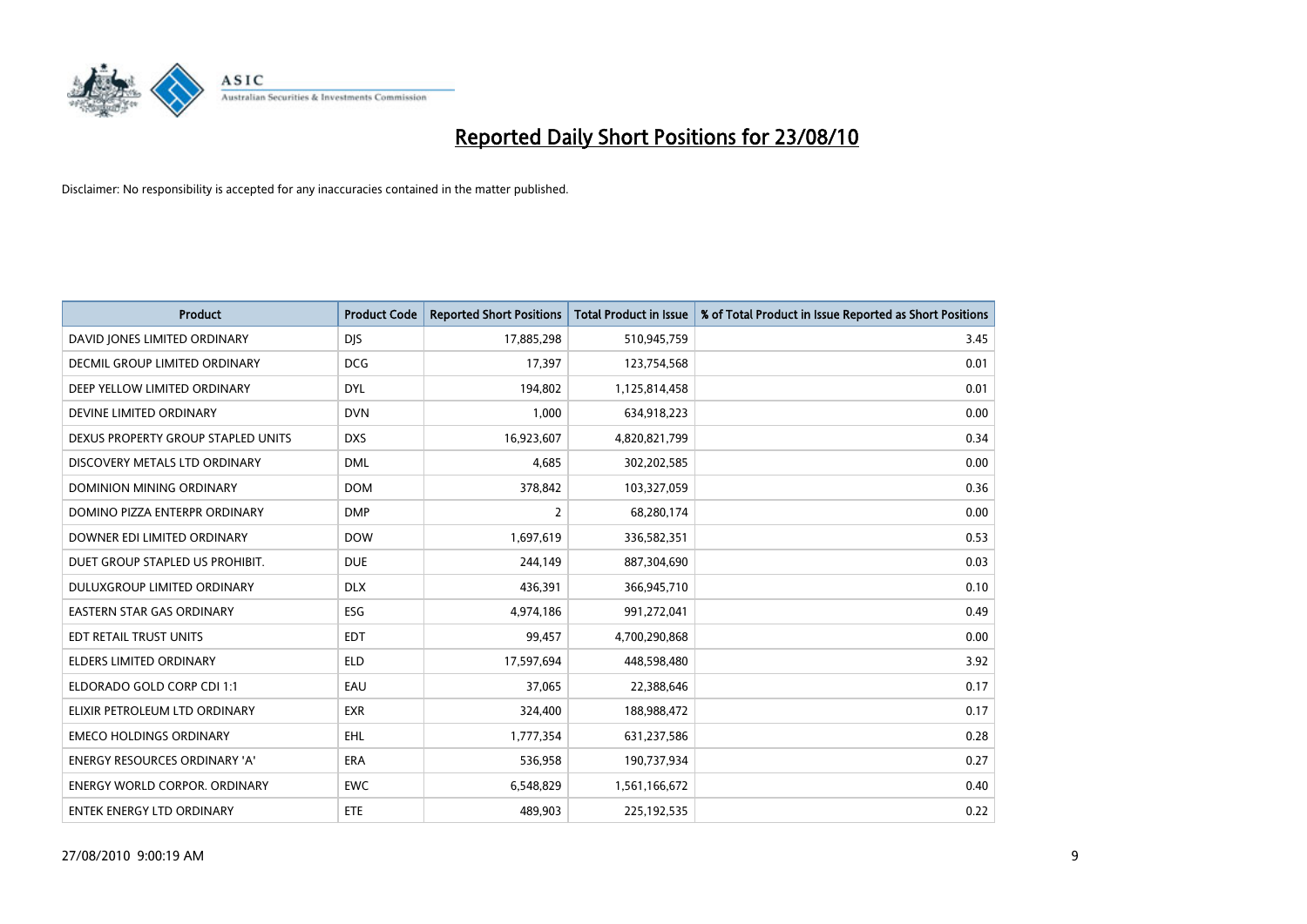

| <b>Product</b>                            | <b>Product Code</b> | <b>Reported Short Positions</b> | <b>Total Product in Issue</b> | % of Total Product in Issue Reported as Short Positions |
|-------------------------------------------|---------------------|---------------------------------|-------------------------------|---------------------------------------------------------|
| <b>ENTELLECT SOLUTIONS ORDINARY</b>       | <b>ESN</b>          | 464,050                         | 1,740,334,200                 | 0.03                                                    |
| ENVESTRA LIMITED ORDINARY                 | <b>ENV</b>          | 417,324                         | 1,386,827,962                 | 0.03                                                    |
| EQUINOX MINERALS LTD CHESS DEPOSITARY INT | EON                 | 8,691,764                       | 707,734,878                   | 1.23                                                    |
| <b>EVEREST FINANCIAL ORDINARY</b>         | <b>EFG</b>          | 4,300                           | 251,442,316                   | 0.00                                                    |
| <b>EXTRACT RESOURCES ORDINARY</b>         | <b>EXT</b>          | 1,856,288                       | 243,302,298                   | 0.75                                                    |
| FAIRFAX MEDIA LTD ORDINARY                | <b>FXI</b>          | 283,406,611                     | 2,351,955,725                 | 12.04                                                   |
| <b>FANTASTIC HOLDINGS ORDINARY</b>        | FAN                 | 3,000                           | 102,669,351                   | 0.00                                                    |
| FERRAUS LIMITED ORDINARY                  | <b>FRS</b>          | 370                             | 202,695,137                   | 0.00                                                    |
| FISHER & PAYKEL APP. ORDINARY             | <b>FPA</b>          | 9,183,023                       | 724,235,162                   | 1.27                                                    |
| FISHER & PAYKEL H. ORDINARY               | <b>FPH</b>          | 1,184,331                       | 517,418,502                   | 0.23                                                    |
| FKP PROPERTY GROUP STAPLED SECURITIES     | <b>FKP</b>          | 5,438,475                       | 1,166,821,398                 | 0.47                                                    |
| FLEETWOOD CORP ORDINARY                   | <b>FWD</b>          | 94,114                          | 53,967,182                    | 0.17                                                    |
| FLETCHER BUILDING ORDINARY                | <b>FBU</b>          | 387,024                         | 606,946,993                   | 0.06                                                    |
| FLEXIGROUP LIMITED ORDINARY               | <b>FXL</b>          | 50,999                          | 270,818,164                   | 0.02                                                    |
| <b>FLIGHT CENTRE ORDINARY</b>             | <b>FLT</b>          | 2,526,829                       | 99,782,560                    | 2.53                                                    |
| FLINDERS MINES LTD ORDINARY               | <b>FMS</b>          | 20,752,618                      | 1,820,149,571                 | 1.15                                                    |
| <b>FOCUS MINERALS LTD ORDINARY</b>        | <b>FML</b>          | 2,000                           | 2,865,543,210                 | 0.00                                                    |
| FORGE GROUP LIMITED ORDINARY              | FGE                 | 3,100                           | 78,789,014                    | 0.00                                                    |
| FORTE ENERGY NL ORDINARY                  | <b>FTE</b>          | 2,658,986                       | 580,658,031                   | 0.46                                                    |
| FORTESCUE METALS GRP ORDINARY             | <b>FMG</b>          | 32,000,763                      | 3,107,448,900                 | 1.00                                                    |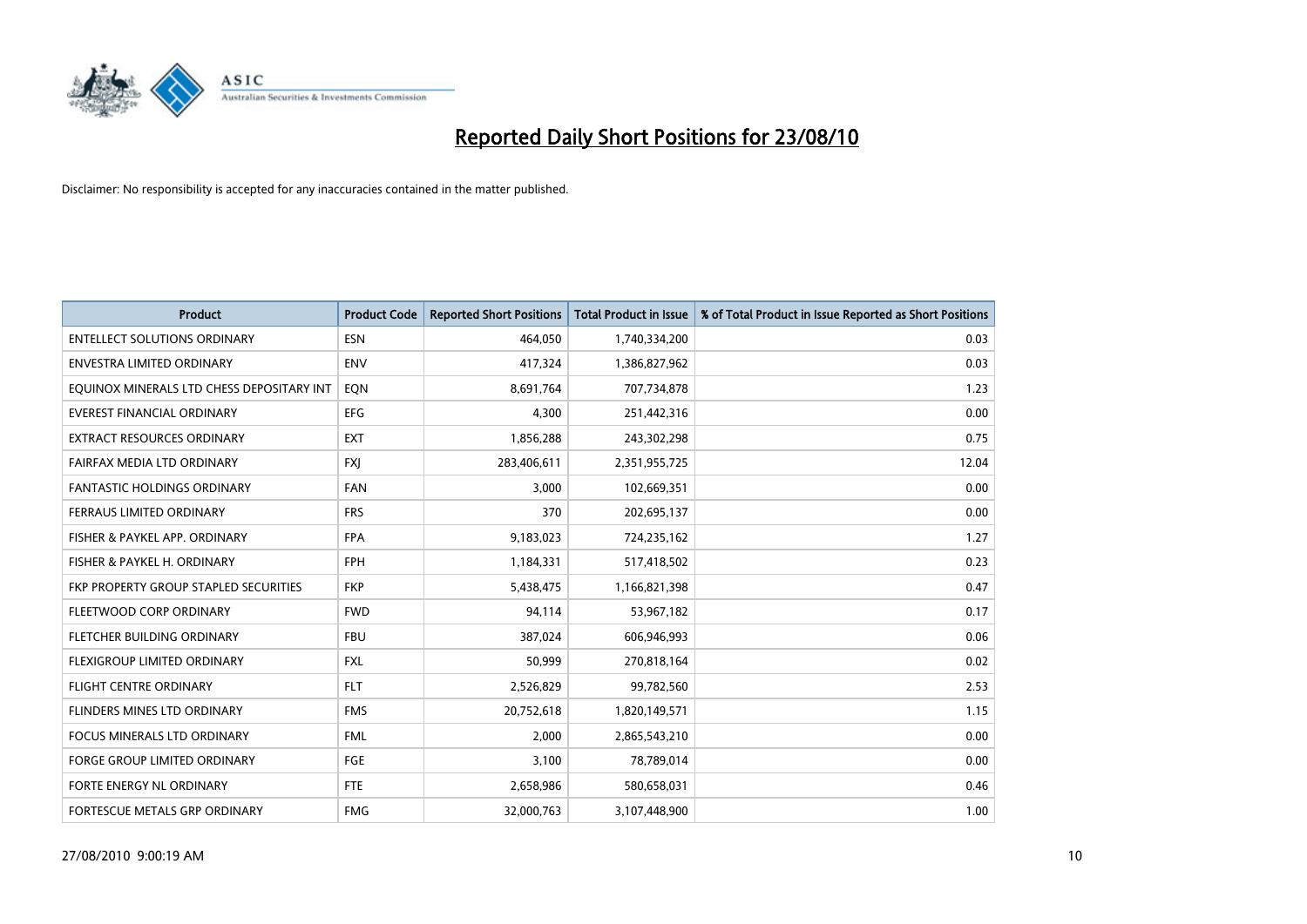

| <b>Product</b>                            | <b>Product Code</b> | <b>Reported Short Positions</b> | <b>Total Product in Issue</b> | % of Total Product in Issue Reported as Short Positions |
|-------------------------------------------|---------------------|---------------------------------|-------------------------------|---------------------------------------------------------|
| <b>FOSTER'S GROUP ORDINARY</b>            | FGL                 | 12,902,694                      | 1,930,432,682                 | 0.65                                                    |
| FTD CORPORATION ORDINARY                  | <b>FTD</b>          | 8,088                           | 100,421,069                   | 0.01                                                    |
| <b>FUNTASTIC LIMITED ORDINARY</b>         | <b>FUN</b>          | 322,528                         | 340,997,682                   | 0.09                                                    |
| <b>G.U.D. HOLDINGS ORDINARY</b>           | GUD                 | 188,639                         | 67,703,709                    | 0.27                                                    |
| <b>GALAXY RESOURCES ORDINARY</b>          | <b>GXY</b>          | 41,154                          | 190,553,358                   | 0.02                                                    |
| <b>GEODYNAMICS LIMITED ORDINARY</b>       | GDY                 | 405,338                         | 292,840,219                   | 0.14                                                    |
| <b>GINDALBIE METALS LTD ORDINARY</b>      | GBG                 | 7,710,521                       | 849,478,099                   | 0.89                                                    |
| <b>GIRALIA RESOURCES NL ORDINARY</b>      | <b>GIR</b>          | 284,918                         | 178,360,170                   | 0.15                                                    |
| <b>GLOBAL MINING ORDINARY</b>             | <b>GMI</b>          | 8,951                           | 194,070,347                   | 0.00                                                    |
| <b>GLOUCESTER COAL ORDINARY</b>           | GCL                 | 288,592                         | 81,962,133                    | 0.36                                                    |
| <b>GME RESOURCES LTD ORDINARY</b>         | <b>GME</b>          | 800                             | 302,352,750                   | 0.00                                                    |
| <b>GOLDEN GATE PETROL ORDINARY</b>        | GGP                 | 11,538                          | 975,826,623                   | 0.00                                                    |
| <b>GOLDEN WEST RESOURCE ORDINARY</b>      | <b>GWR</b>          | 1,617                           | 164,606,127                   | 0.00                                                    |
| <b>GOODMAN FIELDER, ORDINARY</b>          | <b>GFF</b>          | 3,483,405                       | 1,380,386,438                 | 0.26                                                    |
| <b>GOODMAN GROUP STAPLED US PROHIBIT.</b> | <b>GMG</b>          | 7,004,611                       | 6,369,751,394                 | 0.10                                                    |
| <b>GPT GROUP STAPLED SEC.</b>             | <b>GPT</b>          | 11,354,077                      | 1,855,529,431                 | 0.61                                                    |
| <b>GRAINCORP LIMITED A CLASS ORDINARY</b> | <b>GNC</b>          | 1,484,322                       | 198,318,900                   | 0.74                                                    |
| <b>GRANGE RESOURCES. ORDINARY</b>         | <b>GRR</b>          | 1,489,543                       | 1,152,077,403                 | 0.13                                                    |
| <b>GREAT SOUTHERN LTD ORDINARY</b>        | <b>GTP</b>          | 4,908,484                       | 643,234,118                   | 0.76                                                    |
| <b>GREENLAND MIN EN LTD ORDINARY</b>      | GGG                 | 42,900                          | 249,905,308                   | 0.02                                                    |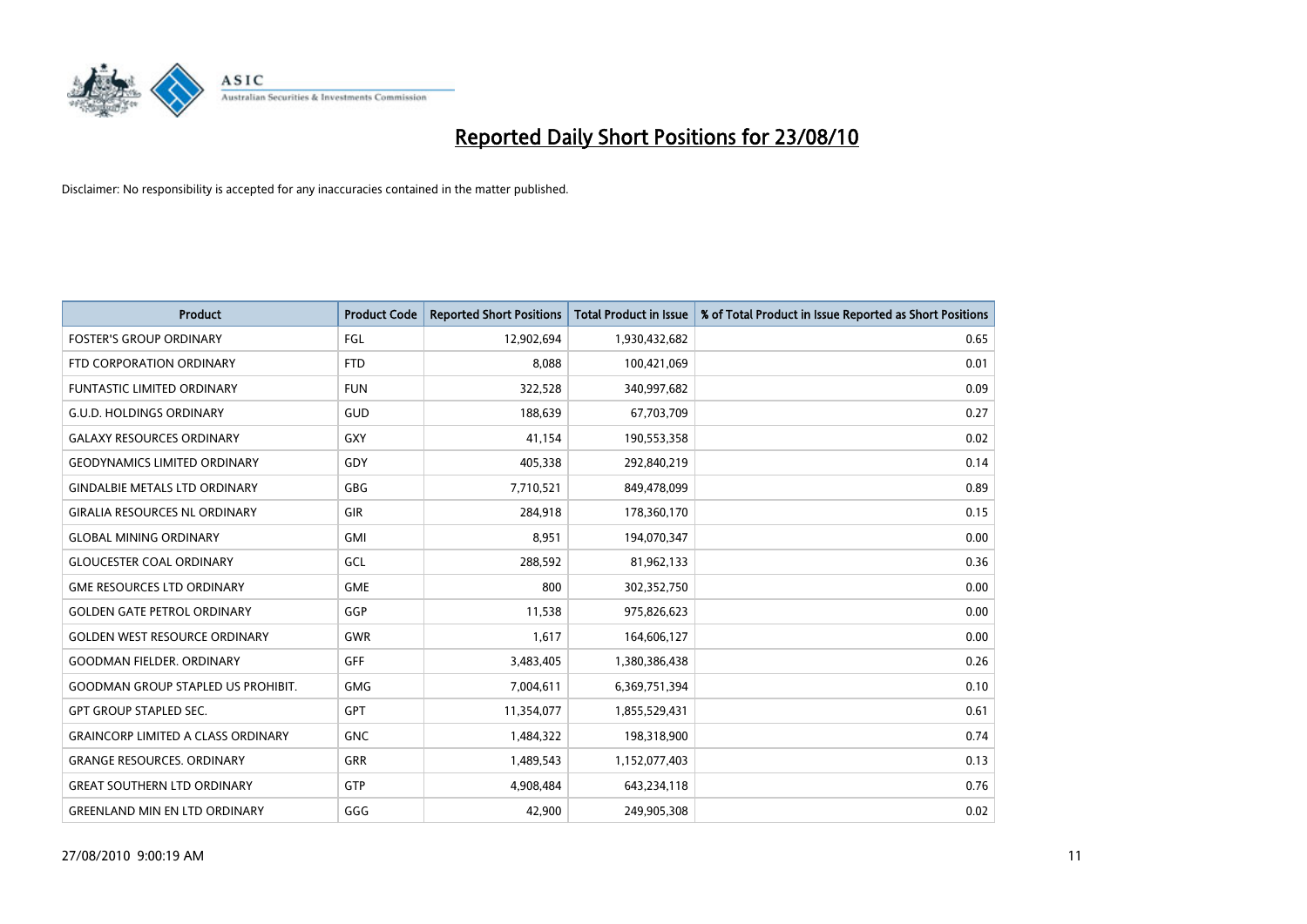

| <b>Product</b>                                   | <b>Product Code</b> | <b>Reported Short Positions</b> | <b>Total Product in Issue</b> | % of Total Product in Issue Reported as Short Positions |
|--------------------------------------------------|---------------------|---------------------------------|-------------------------------|---------------------------------------------------------|
| <b>GRYPHON MINERALS LTD ORDINARY</b>             | GRY                 | 185,111                         | 241,149,590                   | 0.08                                                    |
| <b>GUINNESS PEAT GROUP. CHESS DEPOSITARY INT</b> | GPG                 | 55                              | 305,559,089                   | 0.00                                                    |
| <b>GUNNS LIMITED ORDINARY</b>                    | <b>GNS</b>          | 12,010,352                      | 806,734,892                   | 1.49                                                    |
| <b>GWA INTERNATIONAL ORDINARY</b>                | GWT                 | 3,865,532                       | 301,102,514                   | 1.28                                                    |
| HARVEY NORMAN ORDINARY                           | <b>HVN</b>          | 32,346,171                      | 1,062,316,784                 | 3.01                                                    |
| HASTIE GROUP LIMITED ORDINARY                    | <b>HST</b>          | 143,815                         | 239,716,924                   | 0.06                                                    |
| HASTINGS DIVERSIFIED STAPLED SECURITY            | <b>HDF</b>          | 139,546                         | 513,336,482                   | 0.02                                                    |
| <b>HEALTHSCOPE LIMITED ORDINARY</b>              | <b>HSP</b>          | 2,051,803                       | 317,335,186                   | 0.64                                                    |
| <b>HEARTWARE INT INC CDI 35:1</b>                | <b>HIN</b>          | 272,008                         | 72,583,000                    | 0.37                                                    |
| <b>HENDERSON GROUP CDI 1:1</b>                   | <b>HGG</b>          | 5,962,282                       | 566,751,863                   | 1.05                                                    |
| HFA HOLDINGS LIMITED ORDINARY                    | <b>HFA</b>          | 1,820,937                       | 469,330,170                   | 0.38                                                    |
| HIGHLANDS PACIFIC ORDINARY                       | <b>HIG</b>          | 2,382,826                       | 669,062,148                   | 0.36                                                    |
| HILLGROVE RES LTD ORDINARY                       | <b>HGO</b>          | 85,747                          | 482,618,890                   | 0.02                                                    |
| HILLS INDUSTRIES LTD ORDINARY                    | <b>HIL</b>          | 2,362,157                       | 248,219,660                   | 0.96                                                    |
| HORIZON OIL LIMITED ORDINARY                     | <b>HZN</b>          | 2,518,929                       | 1,126,621,515                 | 0.22                                                    |
| HUNNU COAL LIMITED ORDINARY                      | <b>HUN</b>          | 491                             | 109,600,002                   | 0.00                                                    |
| ICON ENERGY LIMITED ORDINARY                     | <b>ICN</b>          | 324,255                         | 439,801,394                   | 0.08                                                    |
| <b>IINET LIMITED ORDINARY</b>                    | <b>IIN</b>          | 1,094,448                       | 151,898,119                   | 0.72                                                    |
| ILUKA RESOURCES ORDINARY                         | ILU                 | 7,558,148                       | 418,700,517                   | 1.80                                                    |
| <b>IMDEX LIMITED ORDINARY</b>                    | <b>IMD</b>          | 10,673                          | 195,047,128                   | 0.01                                                    |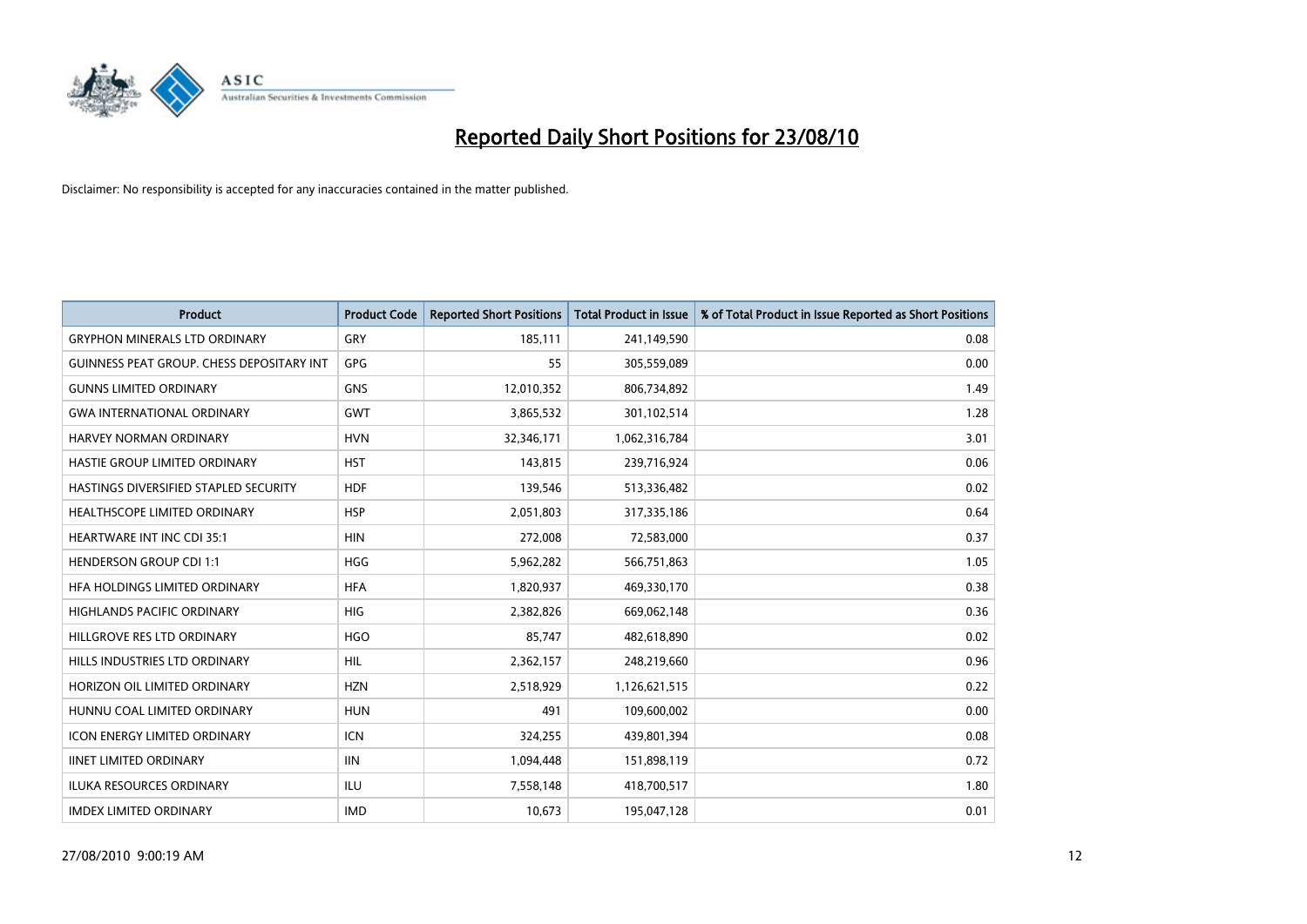

| <b>Product</b>                           | <b>Product Code</b> | <b>Reported Short Positions</b> | <b>Total Product in Issue</b> | % of Total Product in Issue Reported as Short Positions |
|------------------------------------------|---------------------|---------------------------------|-------------------------------|---------------------------------------------------------|
| IMF (AUSTRALIA) LTD ORDINARY             | <b>IMF</b>          | 380,423                         | 122,496,819                   | 0.31                                                    |
| IMX RESOURCES LTD ORDINARY               | <b>IXR</b>          | 20,000                          | 260,252,803                   | 0.01                                                    |
| <b>INCITEC PIVOT ORDINARY</b>            | IPL                 | 8,420,649                       | 1,628,730,107                 | 0.52                                                    |
| INDAGO RESOURCES LTD ORDINARY            | <b>IDG</b>          | 8,179                           | 90,225,242                    | 0.01                                                    |
| <b>INDEPENDENCE GROUP ORDINARY</b>       | <b>IGO</b>          | 88,143                          | 113,813,539                   | 0.08                                                    |
| <b>INDOPHIL RESOURCES ORDINARY</b>       | <b>IRN</b>          | 107,385                         | 423,428,803                   | 0.02                                                    |
| <b>INDUSTREA LIMITED ORDINARY</b>        | IDL                 | 1,596,686                       | 956,668,877                   | 0.16                                                    |
| <b>INFIGEN ENERGY STAPLED SECURITIES</b> | <b>IFN</b>          | 5,766,334                       | 760,374,428                   | 0.76                                                    |
| ING INDUSTRIAL FUND UNITS                | <b>IIF</b>          | 8,505,172                       | 2,592,249,647                 | 0.32                                                    |
| ING OFFICE FUND STAPLED SECURITIES       | <b>IOF</b>          | 532,518                         | 2,729,071,212                 | 0.01                                                    |
| ING RE COM GROUP STAPLED SECURITIES      | <b>ILF</b>          | 9,075                           | 441,029,194                   | 0.00                                                    |
| <b>INSURANCE AUSTRALIA ORDINARY</b>      | <b>IAG</b>          | 4,274,288                       | 2,078,994,021                 | 0.19                                                    |
| INTEGRA MINING LTD, ORDINARY             | <b>IGR</b>          | 1,648,091                       | 755,792,394                   | 0.21                                                    |
| <b>INTOLL GROUP STAPLED SECURITIES</b>   | <b>ITO</b>          | 663,574                         | 2,261,732,048                 | 0.02                                                    |
| <b>INTREPID MINES ORDINARY</b>           | <b>IAU</b>          | 111,549                         | 429,946,319                   | 0.02                                                    |
| <b>INVOCARE LIMITED ORDINARY</b>         | <b>IVC</b>          | 1,055,314                       | 102,069,091                   | 1.04                                                    |
| <b>ION LIMITED ORDINARY</b>              | <b>ION</b>          | 164,453                         | 256,365,105                   | 0.06                                                    |
| <b>IOOF HOLDINGS LTD ORDINARY</b>        | IFL                 | 1,674,379                       | 229,794,395                   | 0.72                                                    |
| <b>IRESS MARKET TECH. ORDINARY</b>       | <b>IRE</b>          | 1,499,637                       | 126,018,142                   | 1.18                                                    |
| <b>IRON ORE HOLDINGS ORDINARY</b>        | <b>IOH</b>          | 46.361                          | 135,380,683                   | 0.03                                                    |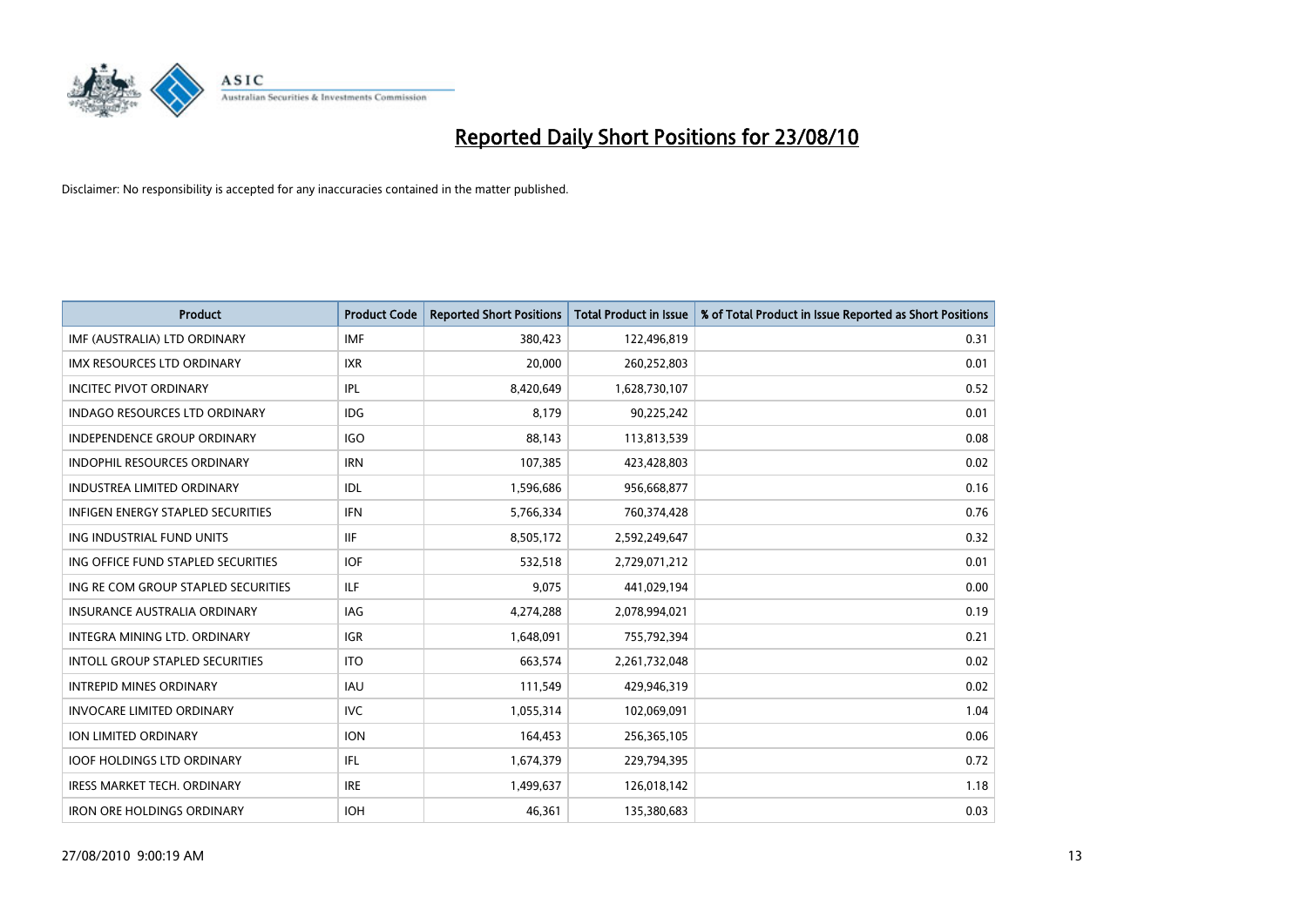

| <b>Product</b>                                  | <b>Product Code</b> | <b>Reported Short Positions</b> | Total Product in Issue | % of Total Product in Issue Reported as Short Positions |
|-------------------------------------------------|---------------------|---------------------------------|------------------------|---------------------------------------------------------|
| <b>ISHARES MSCI EAFE CDI 1:1</b>                | <b>IVE</b>          | 78,119                          | 590,400,000            | 0.01                                                    |
| ISHARES MSCI EM MKTS CDI 1:1                    | <b>IEM</b>          | 44,089                          | 425,700,000            | 0.01                                                    |
| <b>ISOFT GROUP LIMITED ORDINARY</b>             | <b>ISF</b>          | 15,591,908                      | 1,060,687,508          | 1.47                                                    |
| <b>IVANHOE AUSTRALIA ORDINARY</b>               | <b>IVA</b>          | 1,129,041                       | 321,055,953            | 0.36                                                    |
| <b>JABIRU METALS LTD ORDINARY</b>               | <b>JML</b>          | 490,181                         | 552,619,180            | 0.08                                                    |
| <b>JAMES HARDIE INDUST CHESS DEPOSITARY INT</b> | <b>IHX</b>          | 13,822,419                      | 435,438,790            | 3.16                                                    |
| <b>JAMESON RESOURCES ORDINARY</b>               | <b>JAL</b>          | 1,600,000                       | 63,885,910             | 2.50                                                    |
| <b>JB HI-FI LIMITED ORDINARY</b>                | <b>IBH</b>          | 5,649,427                       | 108,611,033            | 5.20                                                    |
| <b>KAGARA LTD ORDINARY</b>                      | KZL                 | 5,203,001                       | 674,489,717            | 0.77                                                    |
| KAROON GAS AUSTRALIA ORDINARY                   | <b>KAR</b>          | 198,730                         | 177,546,198            | 0.10                                                    |
| KATHMANDU HOLD LTD ORDINARY                     | <b>KMD</b>          | 968,017                         | 200,000,000            | 0.48                                                    |
| <b>KEYBRIDGE CAPITAL ORDINARY</b>               | <b>KBC</b>          | 5,999                           | 172,070,564            | 0.00                                                    |
| KIMBERLEY METALS LTD ORDINARY                   | <b>KBL</b>          | 2,609                           | 94,490,816             | 0.00                                                    |
| KINGSGATE CONSOLID. ORDINARY                    | <b>KCN</b>          | 360,533                         | 100,734,116            | 0.35                                                    |
| LEIGHTON HOLDINGS ORDINARY                      | LEI                 | 2,770,936                       | 300,692,299            | 0.90                                                    |
| LEND LEASE GROUP UNIT/ORD STAPLED               | LLC                 | 387,977                         | 565,558,754            | 0.06                                                    |
| LIHIR GOLD LIMITED. ORDINARY                    | LGL                 | 12,613,439                      | 2,368,729,935          | 0.54                                                    |
| LINC ENERGY LTD ORDINARY                        | <b>LNC</b>          | 578,981                         | 494,947,572            | 0.12                                                    |
| LYNAS CORPORATION ORDINARY                      | <b>LYC</b>          | 15,930,125                      | 1,656,249,093          | 0.96                                                    |
| MAC SERVICES (THE) ORDINARY                     | <b>MSL</b>          | 7,709                           | 165,966,692            | 0.00                                                    |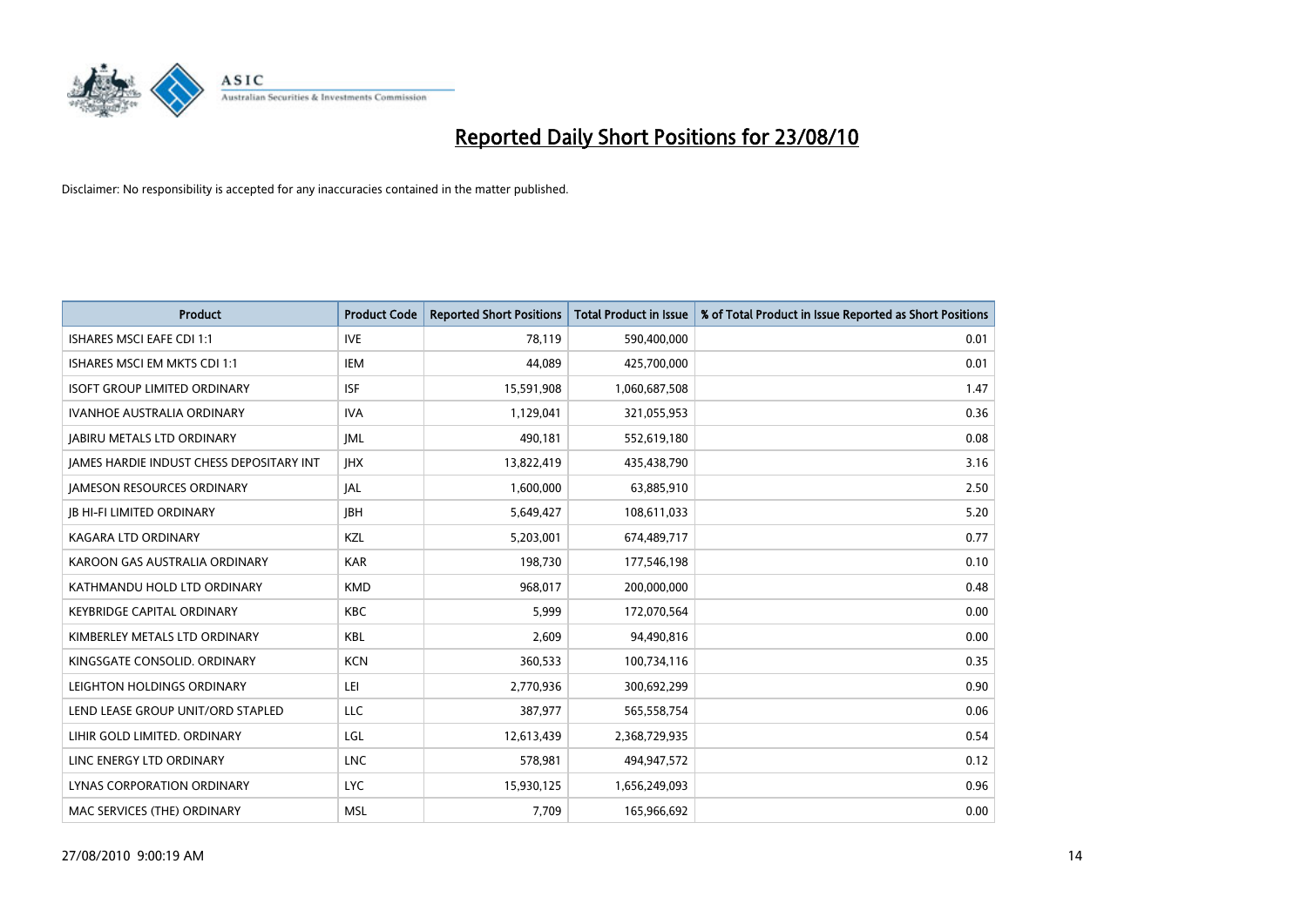

| <b>Product</b>                        | <b>Product Code</b> | <b>Reported Short Positions</b> | Total Product in Issue | % of Total Product in Issue Reported as Short Positions |
|---------------------------------------|---------------------|---------------------------------|------------------------|---------------------------------------------------------|
| <b>MACARTHUR COAL ORDINARY</b>        | <b>MCC</b>          | 708,487                         | 254,333,109            | 0.27                                                    |
| <b>MACMAHON HOLDINGS ORDINARY</b>     | <b>MAH</b>          | 7,735,684                       | 733,711,705            | 1.05                                                    |
| MACO ATLAS ROADS GRP ORDINARY STAPLED | <b>MQA</b>          | 3,637,766                       | 452,345,907            | 0.81                                                    |
| MACQUARIE GROUP LTD ORDINARY          | MQG                 | 5,693,791                       | 345,601,301            | 1.64                                                    |
| <b>MANTRA RESOURCES ORDINARY</b>      | <b>MRU</b>          | 15,516                          | 130,229,188            | 0.01                                                    |
| MAP GROUP STAPLED US PROHIBIT.        | <b>MAP</b>          | 9,193,817                       | 1,861,210,782          | 0.48                                                    |
| <b>MARION ENERGY ORDINARY</b>         | <b>MAE</b>          | 374,994                         | 429,822,043            | 0.09                                                    |
| MCPHERSON'S LTD ORDINARY              | <b>MCP</b>          | 8,228                           | 71,651,758             | 0.01                                                    |
| MEDUSA MINING LTD ORDINARY            | <b>MML</b>          | 141,697                         | 187,584,911            | 0.07                                                    |
| MELBOURNE IT LIMITED ORDINARY         | MLB                 | 153,686                         | 79,572,767             | 0.19                                                    |
| MEO AUSTRALIA LTD ORDINARY            | <b>MEO</b>          | 287,164                         | 477,220,955            | 0.05                                                    |
| <b>MERMAID MARINE ORDINARY</b>        | <b>MRM</b>          | 220,686                         | 186,884,825            | 0.11                                                    |
| METALS X LIMITED ORDINARY             | <b>MLX</b>          | 326,940                         | 1,365,661,782          | 0.03                                                    |
| METCASH LIMITED ORDINARY              | <b>MTS</b>          | 17,402,963                      | 767,055,221            | 2.26                                                    |
| METGASCO LIMITED ORDINARY             | <b>MEL</b>          | 235,435                         | 250,803,468            | 0.09                                                    |
| MICLYN EXP OFFSHR ORDINARY            | <b>MIO</b>          | 199,999                         | 271,700,000            | 0.07                                                    |
| MINARA RESOURCES ORDINARY             | <b>MRE</b>          | 4,120,818                       | 1,167,783,517          | 0.33                                                    |
| MINCOR RESOURCES NL ORDINARY          | <b>MCR</b>          | 592,024                         | 200,184,686            | 0.28                                                    |
| MINERAL DEPOSITS ORDINARY             | <b>MDL</b>          | 1,027,025                       | 580,576,525            | 0.17                                                    |
| MINERAL RESOURCES. ORDINARY           | <b>MIN</b>          | 304,465                         | 166,853,768            | 0.18                                                    |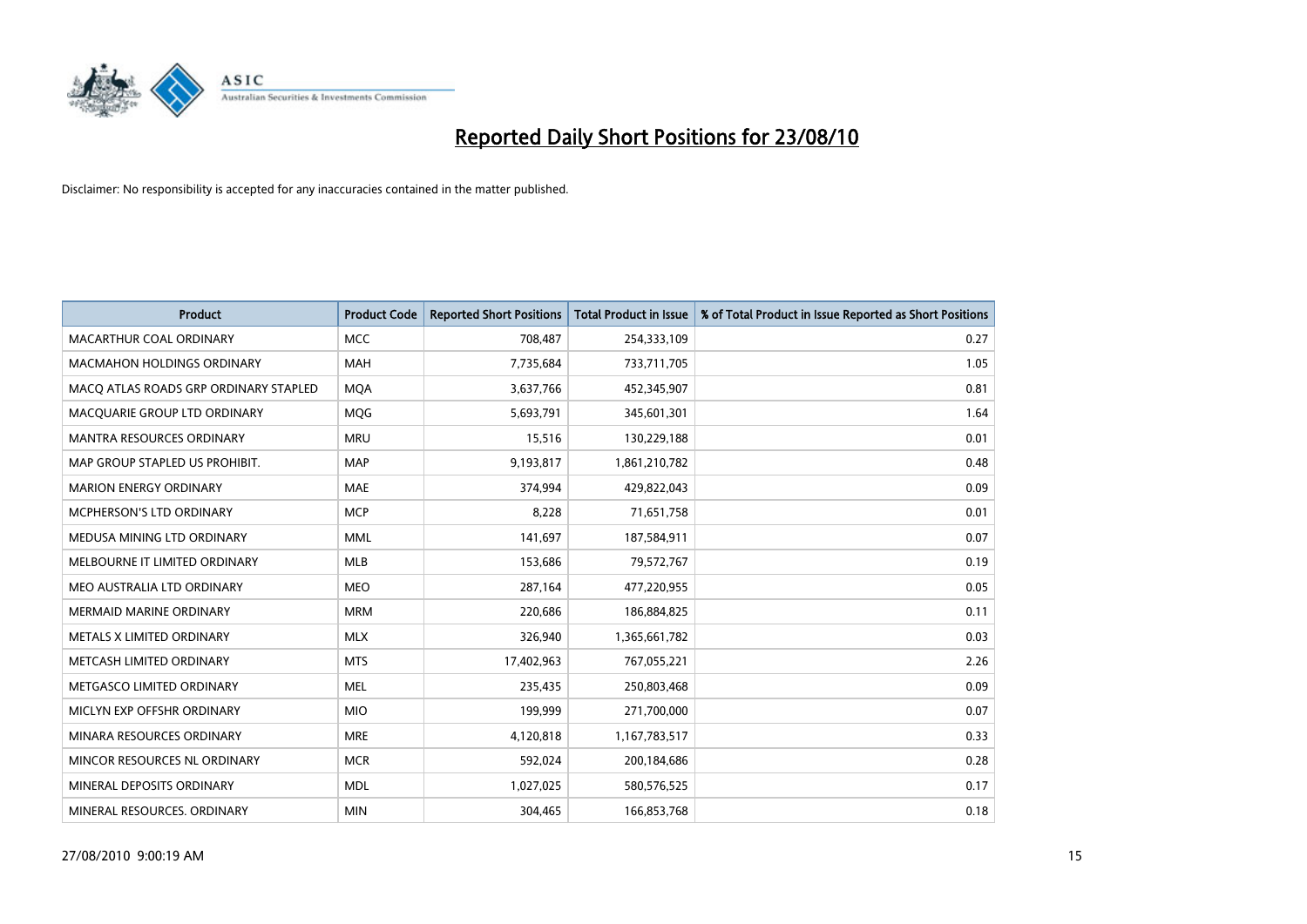

| <b>Product</b>                    | <b>Product Code</b> | <b>Reported Short Positions</b> | <b>Total Product in Issue</b> | % of Total Product in Issue Reported as Short Positions |
|-----------------------------------|---------------------|---------------------------------|-------------------------------|---------------------------------------------------------|
| MIRABELA NICKEL LTD ORDINARY      | <b>MBN</b>          | 6,976,396                       | 367, 162, 725                 | 1.88                                                    |
| MIRVAC GROUP STAPLED SECURITIES   | <b>MGR</b>          | 3,563,273                       | 3,415,314,823                 | 0.10                                                    |
| MITCHELL COMMUNITCA, ORDINARY     | <b>MCU</b>          | 30.257                          | 301,761,208                   | 0.01                                                    |
| MOLOPO ENERGY LTD ORDINARY        | <b>MPO</b>          | 235,499                         | 250,972,584                   | 0.10                                                    |
| MONADELPHOUS GROUP ORDINARY       | <b>MND</b>          | 1,350,072                       | 86,459,327                    | 1.55                                                    |
| MOSAIC OIL NL ORDINARY            | <b>MOS</b>          | 41,742                          | 821,710,775                   | 0.01                                                    |
| <b>MOUNT GIBSON IRON ORDINARY</b> | <b>MGX</b>          | 2,314,348                       | 1,079,570,693                 | 0.21                                                    |
| MURCHISON METALS LTD ORDINARY     | <b>MMX</b>          | 2,824,149                       | 435,384,268                   | 0.64                                                    |
| <b>MYER HOLDINGS LTD ORDINARY</b> | <b>MYR</b>          | 13,519,602                      | 581,517,884                   | 2.31                                                    |
| <b>MYSTATE LIMITED ORDINARY</b>   | <b>MYS</b>          | 1,400                           | 67,411,055                    | 0.00                                                    |
| NATIONAL AUST. BANK ORDINARY      | <b>NAB</b>          | 8,372,923                       | 2,133,245,479                 | 0.38                                                    |
| NAVITAS LIMITED ORDINARY          | <b>NVT</b>          | 841,332                         | 342,361,526                   | 0.24                                                    |
| NEPTUNE MARINE ORDINARY           | <b>NMS</b>          | 1,019,075                       | 438,071,251                   | 0.22                                                    |
| NEW HOPE CORPORATION ORDINARY     | <b>NHC</b>          | 337,797                         | 830,230,549                   | 0.04                                                    |
| NEWCREST MINING ORDINARY          | <b>NCM</b>          | 27,405,140                      | 483,499,363                   | 5.64                                                    |
| NEWS CORP A NON-VOTING CDI        | <b>NWSLV</b>        | 499,805                         | 1,824,472,286                 | 0.02                                                    |
| NEWS CORP B VOTING CDI            | <b>NWS</b>          | 7,242,724                       | 798,520,953                   | 0.90                                                    |
| NEXBIS LIMITED ORDINARY           | <b>NBS</b>          | 63,733                          | 498,972,940                   | 0.01                                                    |
| NEXUS ENERGY LIMITED ORDINARY     | <b>NXS</b>          | 3,770,707                       | 988,257,304                   | 0.37                                                    |
| NIB HOLDINGS LIMITED ORDINARY     | <b>NHF</b>          | 467,810                         | 495,431,427                   | 0.09                                                    |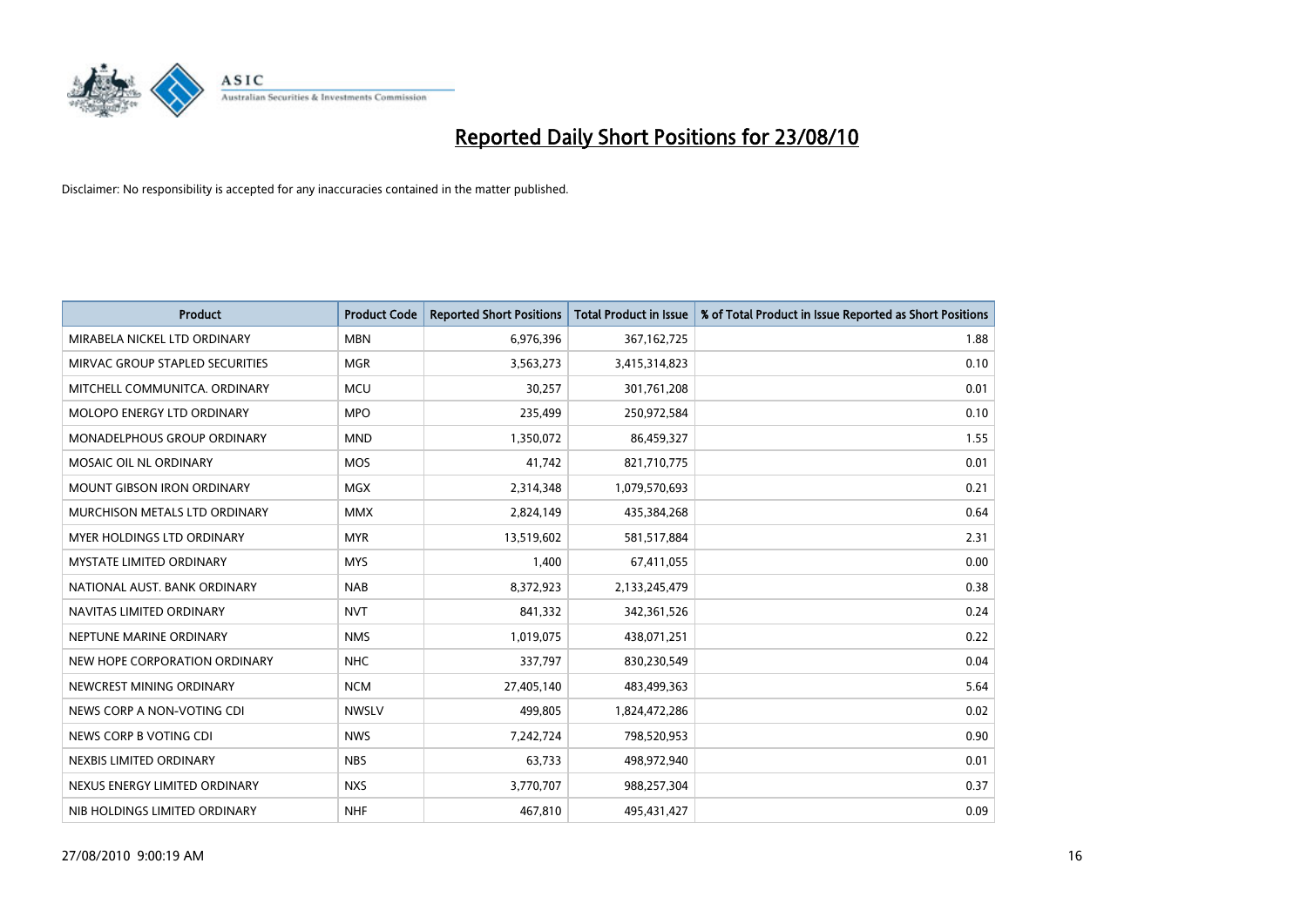

| <b>Product</b>                        | <b>Product Code</b> | <b>Reported Short Positions</b> | <b>Total Product in Issue</b> | % of Total Product in Issue Reported as Short Positions |
|---------------------------------------|---------------------|---------------------------------|-------------------------------|---------------------------------------------------------|
| NICK SCALI LIMITED ORDINARY           | <b>NCK</b>          | 35,846                          | 81,000,000                    | 0.04                                                    |
| NIDO PETROLEUM ORDINARY               | <b>NDO</b>          | 8,033,131                       | 1,080,658,378                 | 0.74                                                    |
| NKWE PLATINUM 10C US COMMON           | <b>NKP</b>          | 134,432                         | 559,451,184                   | 0.02                                                    |
| NORTHERN CREST ORDINARY               | <b>NOC</b>          | 24,345                          | 116,074,781                   | 0.02                                                    |
| NORTHERN IRON LTD ORDINARY            | <b>NFE</b>          | 808,362                         | 292,204,786                   | 0.26                                                    |
| NRW HOLDINGS LIMITED ORDINARY         | <b>NWH</b>          | 126,643                         | 251,223,000                   | 0.04                                                    |
| NUFARM LIMITED ORDINARY               | <b>NUF</b>          | 2,550,081                       | 261,775,731                   | 0.97                                                    |
| OAKTON LIMITED ORDINARY               | <b>OKN</b>          | 522,875                         | 91,997,235                    | 0.56                                                    |
| OCEANAGOLD CORP. CHESS DEPOSITARY INT | <b>OGC</b>          | 667,275                         | 228,198,170                   | 0.30                                                    |
| OCEANIA CAPITAL LTD ORDINARY          | <b>OCP</b>          | 2,500                           | 91,921,295                    | 0.00                                                    |
| OIL SEARCH LTD ORDINARY               | <b>OSH</b>          | 6,544,521                       | 1,308,279,222                 | 0.47                                                    |
| OM HOLDINGS LIMITED ORDINARY          | OMH                 | 941,857                         | 498,485,150                   | 0.19                                                    |
| <b>ONESTEEL LIMITED ORDINARY</b>      | OST                 | 5,001,459                       | 1,331,583,166                 | 0.34                                                    |
| ORICA LIMITED ORDINARY                | ORI                 | 1,698,230                       | 362,100,430                   | 0.46                                                    |
| ORIGIN ENERGY ORDINARY                | <b>ORG</b>          | 2,415,970                       | 880,731,872                   | 0.25                                                    |
| OROTONGROUP LIMITED ORDINARY          | <b>ORL</b>          | 217                             | 40,880,902                    | 0.00                                                    |
| OTTO ENERGY LIMITED ORDINARY          | <b>OEL</b>          | 109,204                         | 1,134,540,071                 | 0.01                                                    |
| OZ MINERALS ORDINARY                  | OZL                 | 69,366,690                      | 3,121,339,730                 | 2.22                                                    |
| <b>PACIFIC BRANDS ORDINARY</b>        | <b>PBG</b>          | 8,285,247                       | 931,386,248                   | 0.90                                                    |
| PALADIN ENERGY LTD ORDINARY           | <b>PDN</b>          | 19,876,672                      | 717,892,802                   | 2.77                                                    |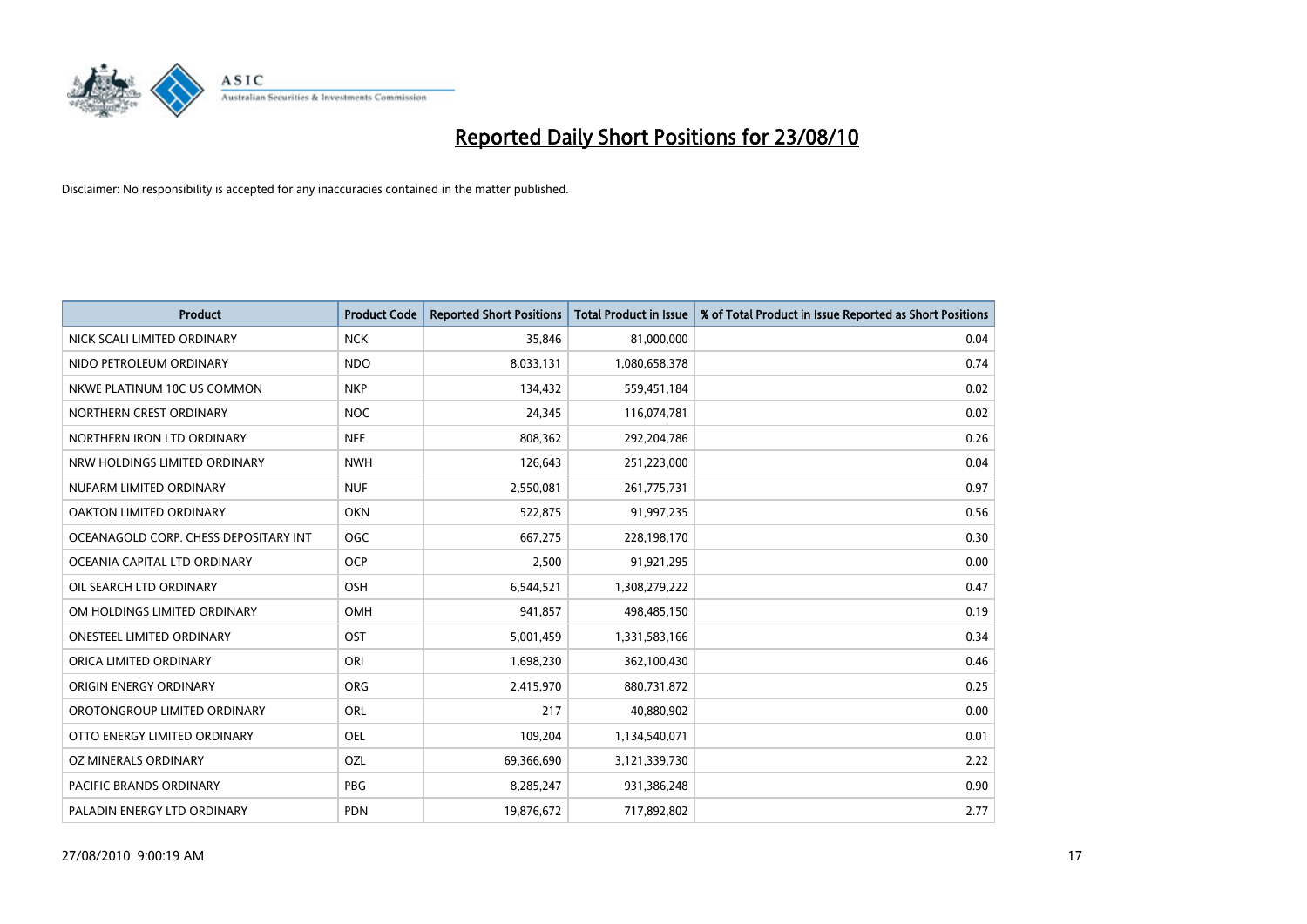

| <b>Product</b>                          | <b>Product Code</b> | <b>Reported Short Positions</b> | <b>Total Product in Issue</b> | % of Total Product in Issue Reported as Short Positions |
|-----------------------------------------|---------------------|---------------------------------|-------------------------------|---------------------------------------------------------|
| PAN PACIFIC PETROL. ORDINARY            | PPP                 | 218,062                         | 588,612,110                   | 0.03                                                    |
| PANAUST LIMITED ORDINARY                | <b>PNA</b>          | 13,446,278                      | 2,954,125,529                 | 0.45                                                    |
| PANORAMIC RESOURCES ORDINARY            | PAN                 | 33,950                          | 205,262,842                   | 0.01                                                    |
| PAPERLINX LIMITED ORDINARY              | <b>PPX</b>          | 16,972,174                      | 603,580,761                   | 2.79                                                    |
| PAPERLINX SPS TRUST STEP UP PERP. PREF. | <b>PXUPA</b>        | 5,000                           | 2,850,000                     | 0.18                                                    |
| PATTIES FOODS LTD ORDINARY              | PFL                 |                                 | 138,908,853                   | 0.00                                                    |
| PEET LIMITED ORDINARY                   | PPC                 | 664,812                         | 300,681,486                   | 0.22                                                    |
| PENINSULA MINERALS ORDINARY             | <b>PEN</b>          | 5,000                           | 1,629,749,898                 | 0.00                                                    |
| PERILYA LIMITED ORDINARY                | PEM                 | 1,013,854                       | 526,075,563                   | 0.19                                                    |
| PERPETUAL LIMITED ORDINARY              | <b>PPT</b>          | 2,419,342                       | 43,417,478                    | 5.58                                                    |
| PERSEUS MINING LTD ORDINARY             | PRU                 | 71,052                          | 421,282,088                   | 0.01                                                    |
| PETSEC ENERGY ORDINARY                  | <b>PSA</b>          | 223,332                         | 231,283,622                   | 0.10                                                    |
| PHARMAXIS LTD ORDINARY                  | <b>PXS</b>          | 1,194,135                       | 225,721,734                   | 0.53                                                    |
| PHOTON GROUP LTD ORDINARY               | PGA                 | 1,150,366                       | 187,440,645                   | 0.61                                                    |
| PIKE RIVER COAL ORDINARY                | <b>PRC</b>          | 376,320                         | 405,301,433                   | 0.09                                                    |
| PLATINUM ASSET ORDINARY                 | <b>PTM</b>          | 3,544,692                       | 561,347,878                   | 0.61                                                    |
| PLATINUM AUSTRALIA ORDINARY             | <b>PLA</b>          | 5,747,438                       | 321,130,521                   | 1.78                                                    |
| PLATINUM CAPITAL LTD ORDINARY           | <b>PMC</b>          |                                 | 162,258,814                   | 0.00                                                    |
| PMP LIMITED ORDINARY                    | <b>PMP</b>          | 1,231,564                       | 335,338,483                   | 0.36                                                    |
| PORT BOUVARD LIMITED ORDINARY           | PBD                 | 6.754                           | 593,868,295                   | 0.00                                                    |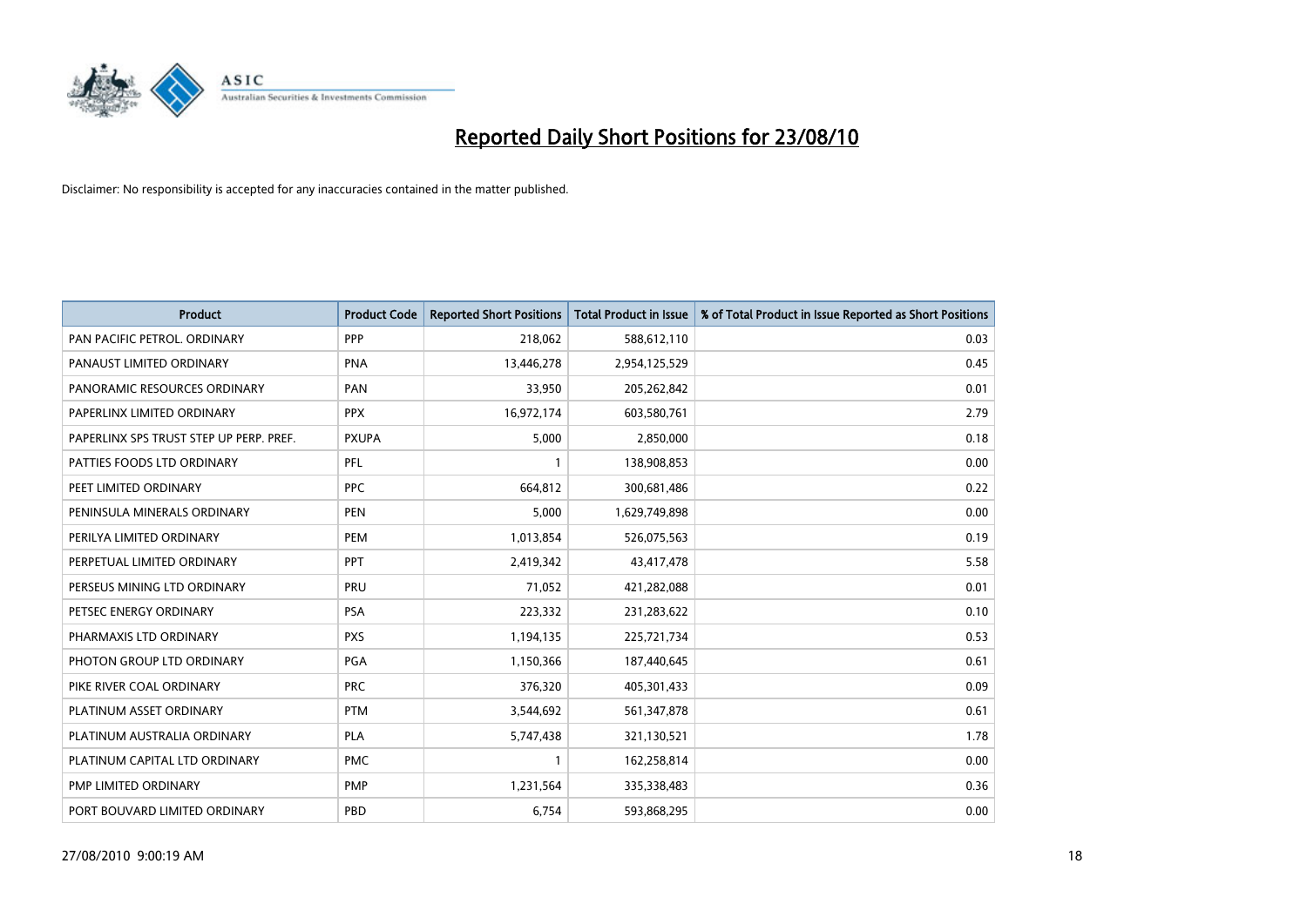

| <b>Product</b>                       | <b>Product Code</b> | <b>Reported Short Positions</b> | <b>Total Product in Issue</b> | % of Total Product in Issue Reported as Short Positions |
|--------------------------------------|---------------------|---------------------------------|-------------------------------|---------------------------------------------------------|
| PREMIER INVESTMENTS ORDINARY         | <b>PMV</b>          | 153,139                         | 155,030,045                   | 0.10                                                    |
| PRIMARY HEALTH CARE ORDINARY         | PRY                 | 8,205,736                       | 491,428,342                   | 1.67                                                    |
| PRIME INFR GROUP. STAPLED SECURITIES | PIH                 | 452,349                         | 351,776,795                   | 0.12                                                    |
| PRIME MEDIA GRP LTD ORDINARY         | PRT                 | 259,189                         | 366,330,303                   | 0.07                                                    |
| PRIMEAG AUSTRALIA ORDINARY           | PAG                 | 377,725                         | 150,569,976                   | 0.26                                                    |
| PROGEN PHARMACEUTIC ORDINARY         | PGL                 | 151,596                         | 24,709,097                    | 0.61                                                    |
| PROGRAMMED ORDINARY                  | <b>PRG</b>          | 387,343                         | 118,169,908                   | 0.33                                                    |
| <b>PSIVIDA CORP CDI 1:1</b>          | <b>PVA</b>          | 6,878                           | 7,849,757                     | 0.09                                                    |
| <b>QANTAS AIRWAYS ORDINARY</b>       | QAN                 | 29,408,417                      | 2,265,123,620                 | 1.31                                                    |
| OBE INSURANCE GROUP ORDINARY         | OBE                 | 18,259,717                      | 1,035,071,131                 | 1.74                                                    |
| RAMELIUS RESOURCES ORDINARY          | <b>RMS</b>          | 12,533                          | 291,200,265                   | 0.00                                                    |
| RAMSAY HEALTH CARE ORDINARY          | <b>RHC</b>          | 1,792,139                       | 202,081,252                   | 0.86                                                    |
| RANGE RESOURCES LTD ORDINARY         | <b>RRS</b>          | 1,250,000                       | 1,052,019,983                 | 0.12                                                    |
| <b>RCR TOMLINSON ORDINARY</b>        | <b>RCR</b>          | 68,067                          | 131,860,172                   | 0.05                                                    |
| <b>REA GROUP ORDINARY</b>            | <b>REA</b>          | 2,631                           | 128,439,366                   | 0.00                                                    |
| RED FORK ENERGY ORDINARY             | <b>RFE</b>          | 7,696                           | 139,535,000                   | 0.01                                                    |
| REDFLEX HOLDINGS ORDINARY            | <b>RDF</b>          | 22,076                          | 110,010,757                   | 0.02                                                    |
| REED RESOURCES LTD ORDINARY          | <b>RDR</b>          | 268,205                         | 192,271,768                   | 0.14                                                    |
| <b>REGIS RESOURCES ORDINARY</b>      | <b>RRL</b>          | 217,682                         | 414,452,125                   | 0.05                                                    |
| <b>RESMED INC BONUS CDI DEF</b>      | <b>RMDBN</b>        | 1,026,441                       | 760,000,000                   | 0.13                                                    |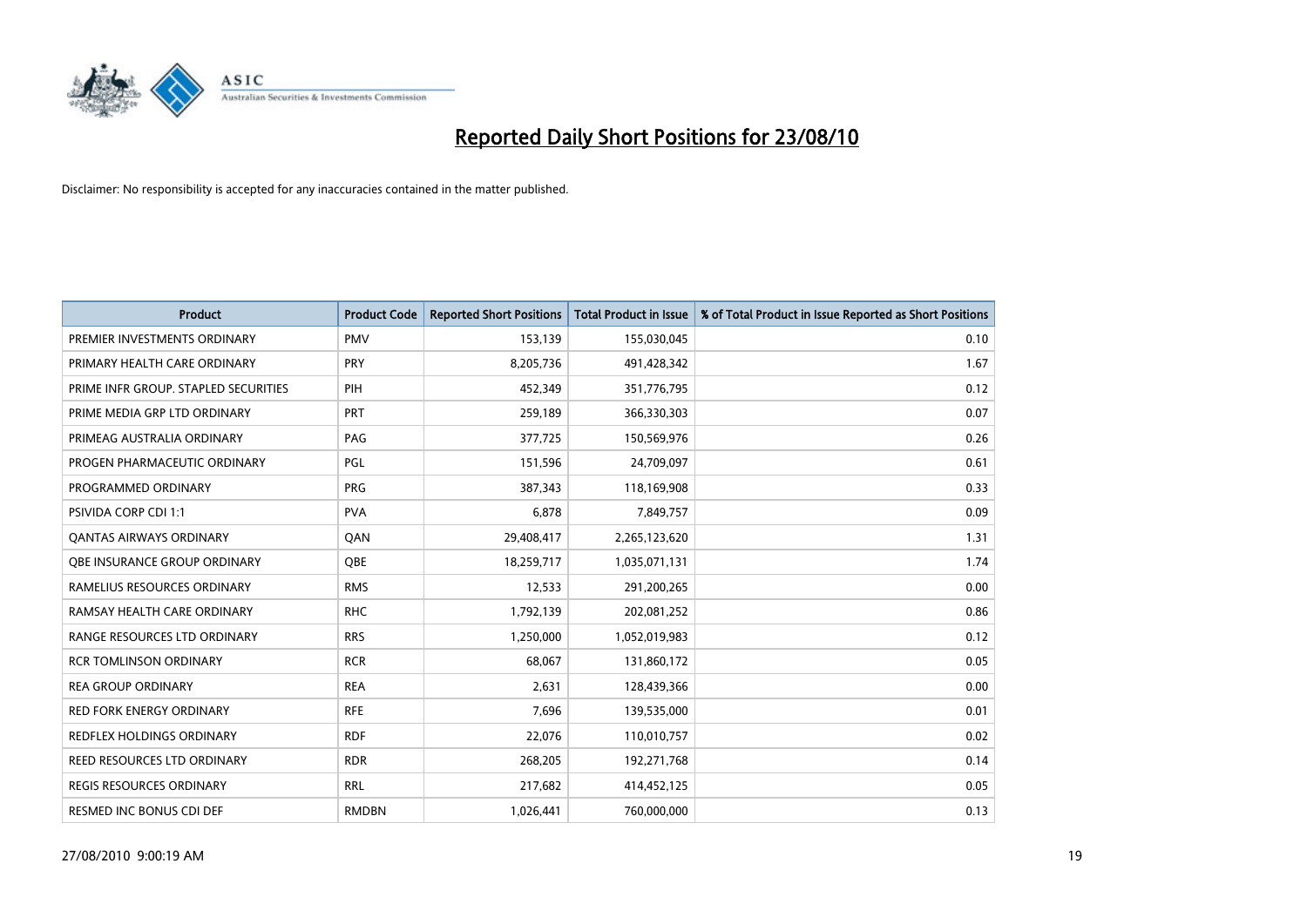

| <b>Product</b>                     | <b>Product Code</b> | <b>Reported Short Positions</b> | <b>Total Product in Issue</b> | % of Total Product in Issue Reported as Short Positions |
|------------------------------------|---------------------|---------------------------------|-------------------------------|---------------------------------------------------------|
| RESMED INC CDI 10:1                | <b>RMD</b>          | 6,366,834                       | 772,670,160                   | 0.79                                                    |
| RESOLUTE MINING ORDINARY           | <b>RSG</b>          | 470,879                         | 392,736,732                   | 0.13                                                    |
| RESOURCE GENERATION ORDINARY       | <b>RES</b>          | 157,911                         | 164,412,477                   | 0.10                                                    |
| RETAIL FOOD GROUP ORDINARY         | <b>RFG</b>          | 79,607                          | 106,458,473                   | 0.07                                                    |
| REVERSE CORP LIMITED ORDINARY      | <b>REF</b>          | 25,141                          | 92,382,175                    | 0.03                                                    |
| <b>RHG LIMITED ORDINARY</b>        | <b>RHG</b>          | 13,020                          | 317,910,688                   | 0.00                                                    |
| <b>RIDLEY CORPORATION ORDINARY</b> | <b>RIC</b>          | 53,937                          | 307,817,071                   | 0.02                                                    |
| RIO TINTO LIMITED ORDINARY         | <b>RIO</b>          | 13,259,265                      | 606,831,240                   | 2.14                                                    |
| <b>RIVERCITY MOTORWAY STAPLED</b>  | <b>RCY</b>          | 4,204,803                       | 957,010,115                   | 0.43                                                    |
| RIVERSDALE MINING ORDINARY         | <b>RIV</b>          | 316,705                         | 236,013,688                   | 0.14                                                    |
| ROC OIL COMPANY ORDINARY           | <b>ROC</b>          | 1,314,822                       | 713,154,560                   | 0.19                                                    |
| SAI GLOBAL LIMITED ORDINARY        | SAI                 | 83,577                          | 192,479,002                   | 0.04                                                    |
| SALMAT LIMITED ORDINARY            | <b>SLM</b>          | 95,615                          | 159,131,983                   | 0.06                                                    |
| SANDFIRE RESOURCES ORDINARY        | <b>SFR</b>          | 37,726                          | 131,534,760                   | 0.03                                                    |
| <b>SANTOS LTD ORDINARY</b>         | <b>STO</b>          | 2,569,284                       | 832,568,323                   | 0.30                                                    |
| SARACEN MINERAL ORDINARY           | <b>SAR</b>          | 106,424                         | 491,818,083                   | 0.02                                                    |
| SEDGMAN LIMITED ORDINARY           | <b>SDM</b>          | 150,000                         | 205,986,681                   | 0.07                                                    |
| SEEK LIMITED ORDINARY              | <b>SEK</b>          | 4,970,370                       | 336,584,488                   | 1.46                                                    |
| SENETAS CORPORATION ORDINARY       | <b>SEN</b>          | 756,999                         | 461,522,263                   | 0.16                                                    |
| SERVCORP LIMITED ORDINARY          | <b>SRV</b>          | 104,655                         | 98,440,807                    | 0.10                                                    |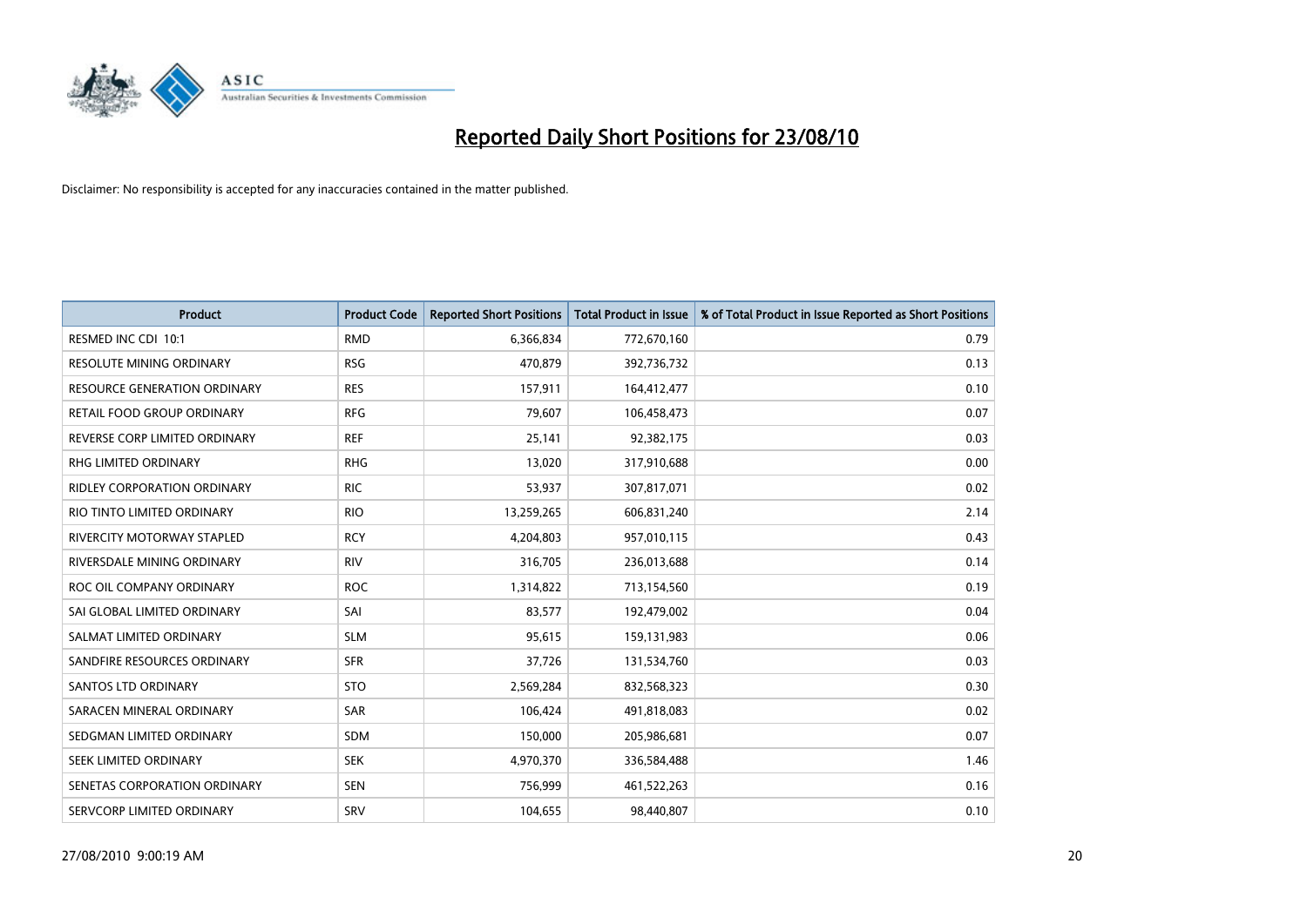

| <b>Product</b>                           | <b>Product Code</b> | <b>Reported Short Positions</b> | <b>Total Product in Issue</b> | % of Total Product in Issue Reported as Short Positions |
|------------------------------------------|---------------------|---------------------------------|-------------------------------|---------------------------------------------------------|
| SERVICE STREAM ORDINARY                  | <b>SSM</b>          | 344,663                         | 283,418,867                   | 0.12                                                    |
| SEVEN GROUP HOLDINGS ORDINARY            | <b>SVW</b>          | 1,202,637                       | 305,410,281                   | 0.39                                                    |
| SIGMA PHARMACEUTICAL ORDINARY            | SIP                 | 9,423,019                       | 1,178,626,572                 | 0.79                                                    |
| SILEX SYSTEMS ORDINARY                   | <b>SLX</b>          | 175,580                         | 149,506,391                   | 0.11                                                    |
| SILVER LAKE RESOURCE ORDINARY            | <b>SLR</b>          | 111,545                         | 178,757,838                   | 0.07                                                    |
| SIMS METAL MGMT LTD ORDINARY             | SGM                 | 1,905,336                       | 203,891,295                   | 0.91                                                    |
| SINGAPORE TELECOMM. CHESS DEPOSITARY INT | SGT                 | 5,035,177                       | 404,134,884                   | 1.26                                                    |
| SKILLED GROUP LTD ORDINARY               | <b>SKE</b>          | 100,375                         | 190,738,408                   | 0.05                                                    |
| SKY CITY ENTERTAIN, ORDINARY             | <b>SKC</b>          | 7,238,269                       | 575,114,687                   | 1.26                                                    |
| <b>SKY NETWORK ORDINARY</b>              | <b>SKT</b>          | 861,790                         | 389,139,785                   | 0.22                                                    |
| SMS MANAGEMENT. ORDINARY                 | <b>SMX</b>          | 13,191                          | 67,182,500                    | 0.02                                                    |
| SONIC HEALTHCARE ORDINARY                | <b>SHL</b>          | 4,221,900                       | 388,429,875                   | 1.08                                                    |
| SOUL PATTINSON (W.H) ORDINARY            | SOL                 | 967                             | 238,640,580                   | 0.00                                                    |
| SP AUSNET STAPLED SECURITIES             | SPN                 | 5,878,028                       | 2,748,353,504                 | 0.21                                                    |
| SPARK INFRASTRUCTURE STAPLED SECURITIES  | SKI                 | 6,780,716                       | 1,031,911,394                 | 0.66                                                    |
| SPDR 200 FUND ETF UNITS                  | STW                 | 3,807                           | 59,628,081                    | 0.01                                                    |
| SPECIALTY FASHION ORDINARY               | <b>SFH</b>          | 1,464,272                       | 190,964,693                   | 0.77                                                    |
| SPHERE MINERALS LTD ORDINARY             | <b>SPH</b>          | 75,000                          | 171,348,151                   | 0.04                                                    |
| SPOTLESS GROUP LTD ORDINARY              | <b>SPT</b>          | 849,442                         | 259,309,656                   | 0.32                                                    |
| ST BARBARA LIMITED ORDINARY              | <b>SBM</b>          | 28,329,929                      | 1,953,168,407                 | 1.45                                                    |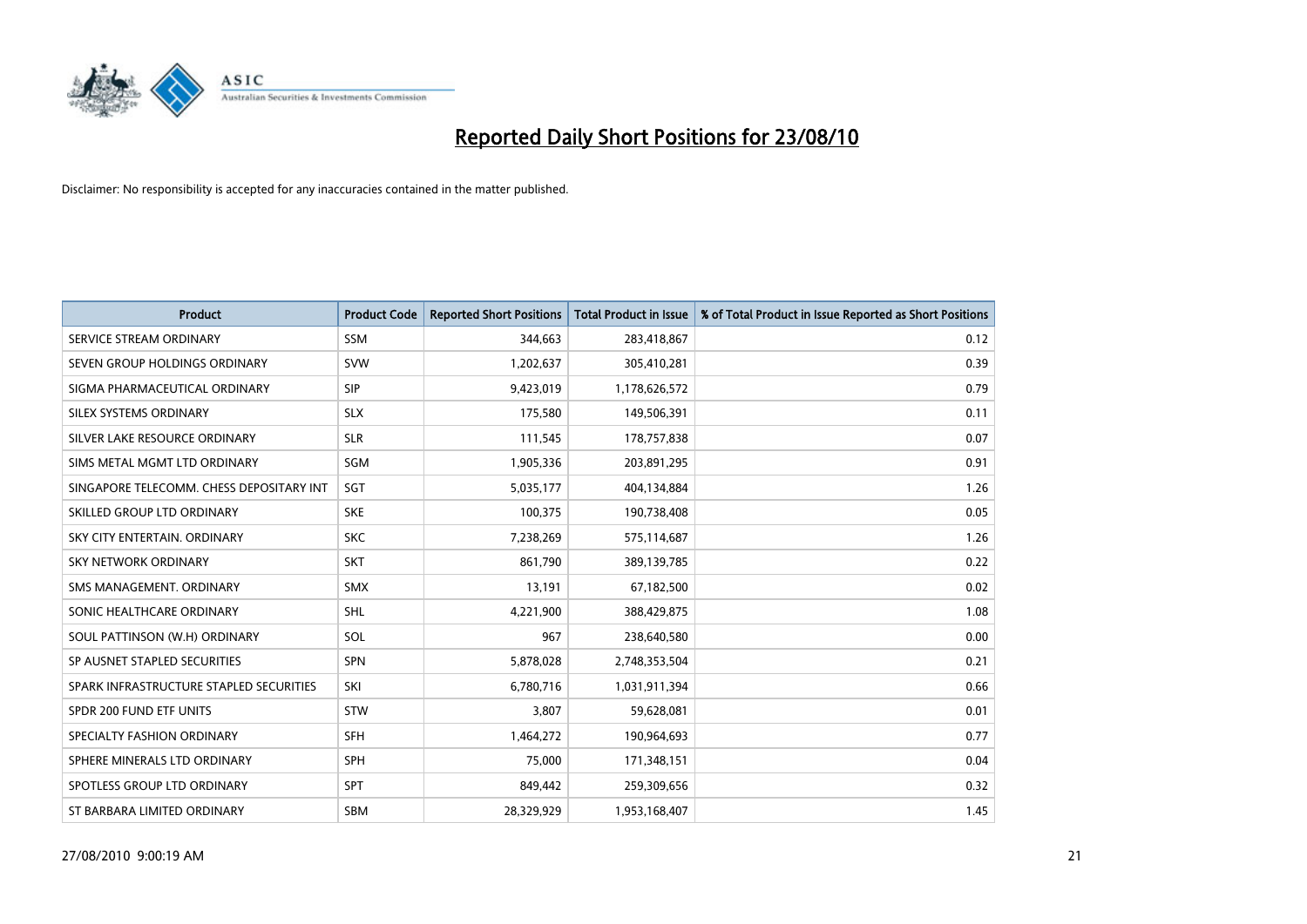

| <b>Product</b>                      | <b>Product Code</b> | <b>Reported Short Positions</b> | <b>Total Product in Issue</b> | % of Total Product in Issue Reported as Short Positions |
|-------------------------------------|---------------------|---------------------------------|-------------------------------|---------------------------------------------------------|
| STAGING CONNECTIONS ORDINARY        | <b>STG</b>          | 2,917,189                       | 783,175,134                   | 0.37                                                    |
| STH AMERICAN COR LTD ORDINARY       | SAY                 | 9,200                           | 231,832,027                   | 0.00                                                    |
| STHN CROSS MEDIA ORDINARY           | SXL                 | 76,104                          | 378,827,750                   | 0.01                                                    |
| STOCKLAND UNITS/ORD STAPLED         | SGP                 | 13,967,068                      | 2,383,036,717                 | 0.57                                                    |
| <b>STRAITS RESOURCES ORDINARY</b>   | SRL                 | 3,425,341                       | 255,203,613                   | 1.34                                                    |
| STW COMMUNICATIONS ORDINARY         | SGN                 | 429.544                         | 364,310,964                   | 0.11                                                    |
| SUNCORP-METWAY, ORDINARY            | <b>SUN</b>          | 1,347,054                       | 1,281,390,524                 | 0.08                                                    |
| SUNDANCE RESOURCES ORDINARY         | <b>SDL</b>          | 16,432,769                      | 2,709,995,932                 | 0.59                                                    |
| SUNLAND GROUP LTD ORDINARY          | <b>SDG</b>          | 180,165                         | 251,107,692                   | 0.06                                                    |
| SUPER CHEAP AUTO GRP ORDINARY       | <b>SUL</b>          | 281,244                         | 127,532,302                   | 0.22                                                    |
| SWICK MINING ORDINARY               | <b>SWK</b>          | 1,548                           | 236,724,970                   | 0.00                                                    |
| SYMEX HOLDINGS ORDINARY             | <b>SYM</b>          | 6,633                           | 125,037,628                   | 0.01                                                    |
| TABCORP HOLDINGS LTD ORDINARY       | <b>TAH</b>          | 15,720,958                      | 612,625,759                   | 2.56                                                    |
| <b>TALENT2 INTERNATION ORDINARY</b> | <b>TWO</b>          | 7                               | 141,174,846                   | 0.00                                                    |
| TAP OIL LIMITED ORDINARY            | <b>TAP</b>          | 13,802                          | 156,485,921                   | 0.01                                                    |
| TASSAL GROUP LIMITED ORDINARY       | <b>TGR</b>          | 3,181,666                       | 144,197,882                   | 2.20                                                    |
| <b>TATTS GROUP LTD ORDINARY</b>     | <b>TTS</b>          | 7,379,882                       | 1,281,937,479                 | 0.57                                                    |
| TECHNOLOGY ONE ORDINARY             | <b>TNE</b>          | 53,248                          | 300,303,455                   | 0.02                                                    |
| TELECOM CORPORATION ORDINARY        | <b>TEL</b>          | 43,199,776                      | 1,920,694,831                 | 2.23                                                    |
| TELSTRA CORPORATION. ORDINARY       | <b>TLS</b>          | 98,728,309                      | 12,443,074,357                | 0.79                                                    |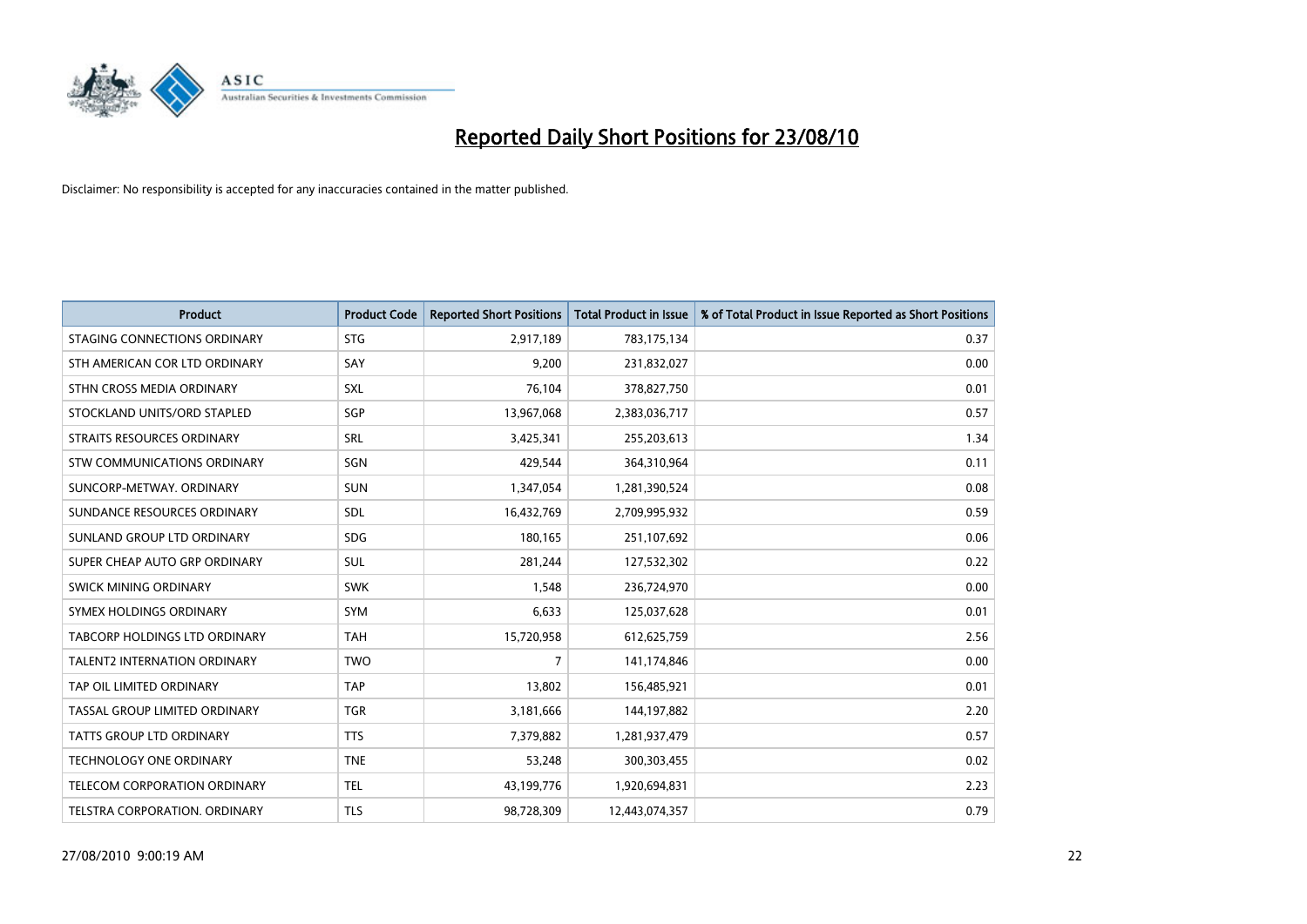

| <b>Product</b>                          | <b>Product Code</b> | <b>Reported Short Positions</b> | <b>Total Product in Issue</b> | % of Total Product in Issue Reported as Short Positions |
|-----------------------------------------|---------------------|---------------------------------|-------------------------------|---------------------------------------------------------|
| TEN NETWORK HOLDINGS ORDINARY           | <b>TEN</b>          | 6,718,333                       | 1,045,236,720                 | 0.64                                                    |
| TFS CORPORATION LTD ORDINARY            | <b>TFC</b>          | 69,729                          | 227,360,909                   | 0.03                                                    |
| THE REJECT SHOP ORDINARY                | <b>TRS</b>          | 11,326                          | 26,033,570                    | 0.05                                                    |
| THOR MINING PLC CHESS DEPOSITARY        | <b>THR</b>          | 2,307                           | 245,247,701                   | 0.00                                                    |
| THORN GROUP LIMITED ORDINARY            | <b>TGA</b>          | 2,361                           | 129,441,655                   | 0.00                                                    |
| TIMBERCORP LIMITED ORDINARY             | <b>TIM</b>          | 1,251,682                       | 352,071,429                   | 0.35                                                    |
| <b>TISHMAN SPEYER UNITS</b>             | <b>TSO</b>          | 50,939                          | 338,440,904                   | 0.01                                                    |
| TNG LIMITED ORDINARY                    | <b>TNG</b>          | 4,321                           | 258,055,076                   | 0.00                                                    |
| TOLL HOLDINGS LTD ORDINARY              | <b>TOL</b>          | 9,466,589                       | 702,867,609                   | 1.33                                                    |
| TORO ENERGY LIMITED ORDINARY            | <b>TOE</b>          | 35,404                          | 964,936,676                   | 0.00                                                    |
| TOWER AUSTRALIA ORDINARY                | <b>TAL</b>          | 1,373,492                       | 415,928,881                   | 0.32                                                    |
| <b>TOWER LIMITED ORDINARY</b>           | <b>TWR</b>          | 689,519                         | 260,631,787                   | 0.26                                                    |
| TOX FREE SOLUTIONS ORDINARY             | <b>TOX</b>          | 94,770                          | 91,765,500                    | 0.09                                                    |
| TPG TELECOM LIMITED ORDINARY            | <b>TPM</b>          | 310,700                         | 767,849,104                   | 0.04                                                    |
| TRANSFIELD SERV INFR STAPLED SECURITIES | <b>TSI</b>          | 351,500                         | 432,184,488                   | 0.08                                                    |
| <b>TRANSFIELD SERVICES ORDINARY</b>     | <b>TSE</b>          | 218,774                         | 414,278,904                   | 0.05                                                    |
| TRANSPACIFIC INDUST. ORDINARY           | <b>TPI</b>          | 12,350,373                      | 960,638,735                   | 1.28                                                    |
| TRANSURBAN GROUP TRIPLE STAPLED SEC.    | <b>TCL</b>          | 7,986,493                       | 1,414,667,986                 | 0.55                                                    |
| TRINITY GROUP STAPLED SECURITIES        | <b>TCO</b>          | 3,419                           | 231,701,539                   | 0.00                                                    |
| TROY RESOURCES NL ORDINARY              | <b>TRY</b>          | 94,775                          | 87,474,323                    | 0.11                                                    |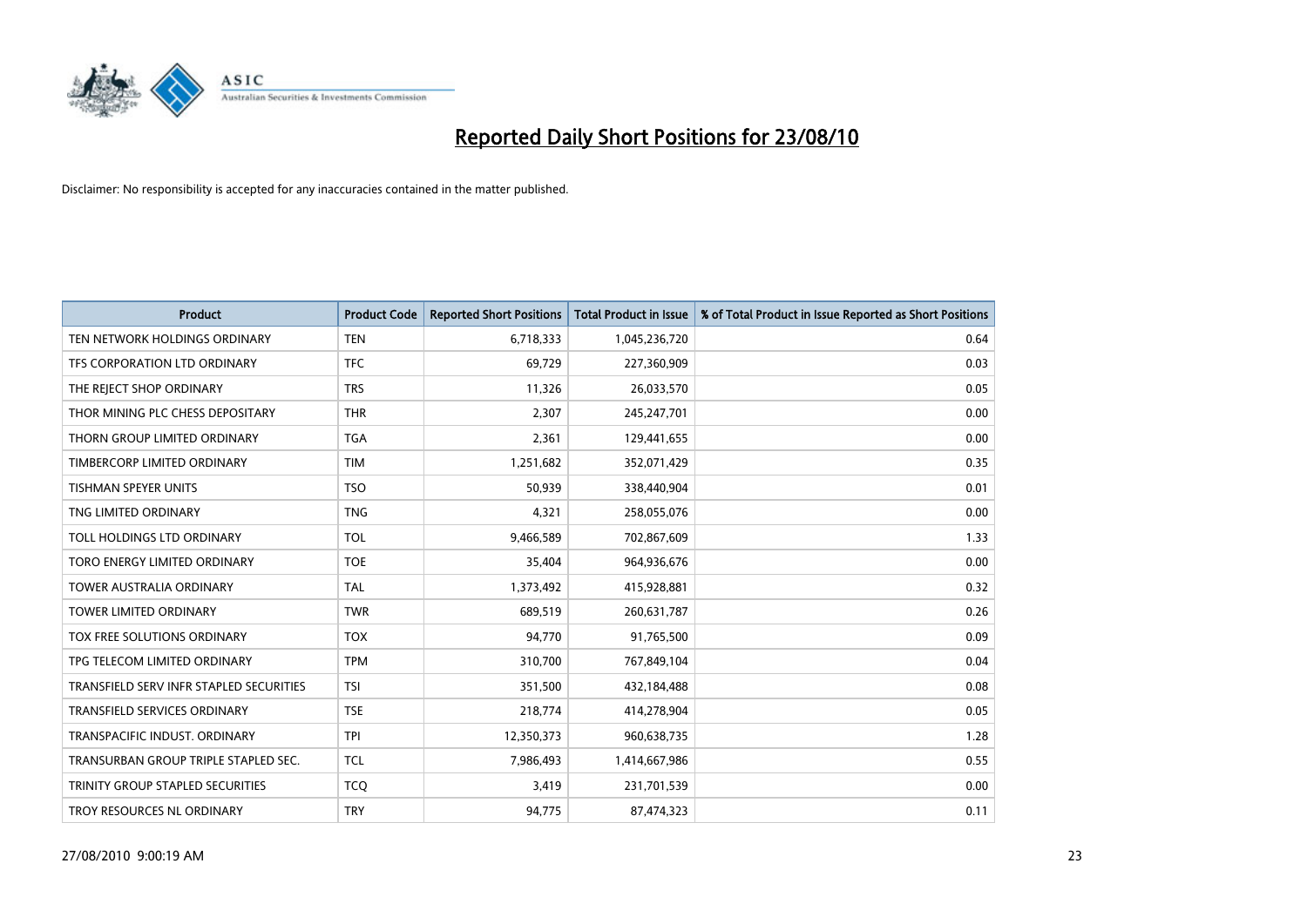

| <b>Product</b>                            | <b>Product Code</b> | <b>Reported Short Positions</b> | <b>Total Product in Issue</b> | % of Total Product in Issue Reported as Short Positions |
|-------------------------------------------|---------------------|---------------------------------|-------------------------------|---------------------------------------------------------|
| <b>UGL LIMITED ORDINARY</b>               | <b>UGL</b>          | 4,824,118                       | 165,928,705                   | 2.88                                                    |
| UXC LIMITED ORDINARY                      | <b>UXC</b>          | 678,611                         | 295,782,304                   | 0.22                                                    |
| VALAD PROPERTY GROUP STAPLED US PROHIBIT. | <b>VPG</b>          | 4,616,144                       | 2,287,682,926                 | 0.20                                                    |
| <b>VDM GROUP LIMITED ORDINARY</b>         | <b>VMG</b>          | 11,116                          | 195,613,088                   | 0.01                                                    |
| <b>VENTURE MINERALS ORDINARY</b>          | <b>VMS</b>          | 6,500                           | 168, 163, 334                 | 0.00                                                    |
| <b>VILLAGE ROADSHOW LTD ORDINARY</b>      | <b>VRL</b>          | 682                             | 114,217,649                   | 0.00                                                    |
| VILLAGE ROADSHOW LTD 'A' CLASS PREFERENCE | <b>VRLPA</b>        | 19,559                          | 52,235,451                    | 0.04                                                    |
| <b>VIRGIN BLUE HOLDINGS ORDINARY</b>      | <b>VBA</b>          | 15,842,798                      | 2,209,126,568                 | 0.71                                                    |
| VISION GROUP HLDGS ORDINARY               | <b>VGH</b>          | 78,000                          | 72,671,765                    | 0.11                                                    |
| VITA GROUP LTD ORDINARY                   | <b>VTG</b>          | 75,190                          | 141,247,800                   | 0.05                                                    |
| VITERRA INC CDI 1:1                       | <b>VTA</b>          | 2,098                           | 68,629,939                    | 0.00                                                    |
| <b>WAREHOUSE GROUP ORDINARY</b>           | <b>WHS</b>          | 327,527                         | 311,195,868                   | 0.11                                                    |
| <b>WATPAC LIMITED ORDINARY</b>            | <b>WTP</b>          | 16,204                          | 181,326,206                   | 0.00                                                    |
| <b>WDS LIMITED ORDINARY</b>               | <b>WDS</b>          | 63,023                          | 143,107,458                   | 0.04                                                    |
| WEBJET LIMITED ORDINARY                   | <b>WEB</b>          | 92,166                          | 76,861,278                    | 0.12                                                    |
| WESFARMERS LIMITED ORDINARY               | <b>WES</b>          | 21,975,360                      | 1,005,169,707                 | 2.17                                                    |
| WESFARMERS LIMITED PARTIALLY PROTECTED    | <b>WESN</b>         | 2,297,939                       | 151,902,455                   | 1.51                                                    |
| WEST AUSTRALIAN NEWS ORDINARY             | <b>WAN</b>          | 6,413,339                       | 216,011,546                   | 2.96                                                    |
| WESTERN AREAS NL ORDINARY                 | <b>WSA</b>          | 5,653,601                       | 179,735,899                   | 3.14                                                    |
| WESTERN DESERT RES. ORDINARY              | <b>WDR</b>          | 948                             | 134,511,656                   | 0.00                                                    |